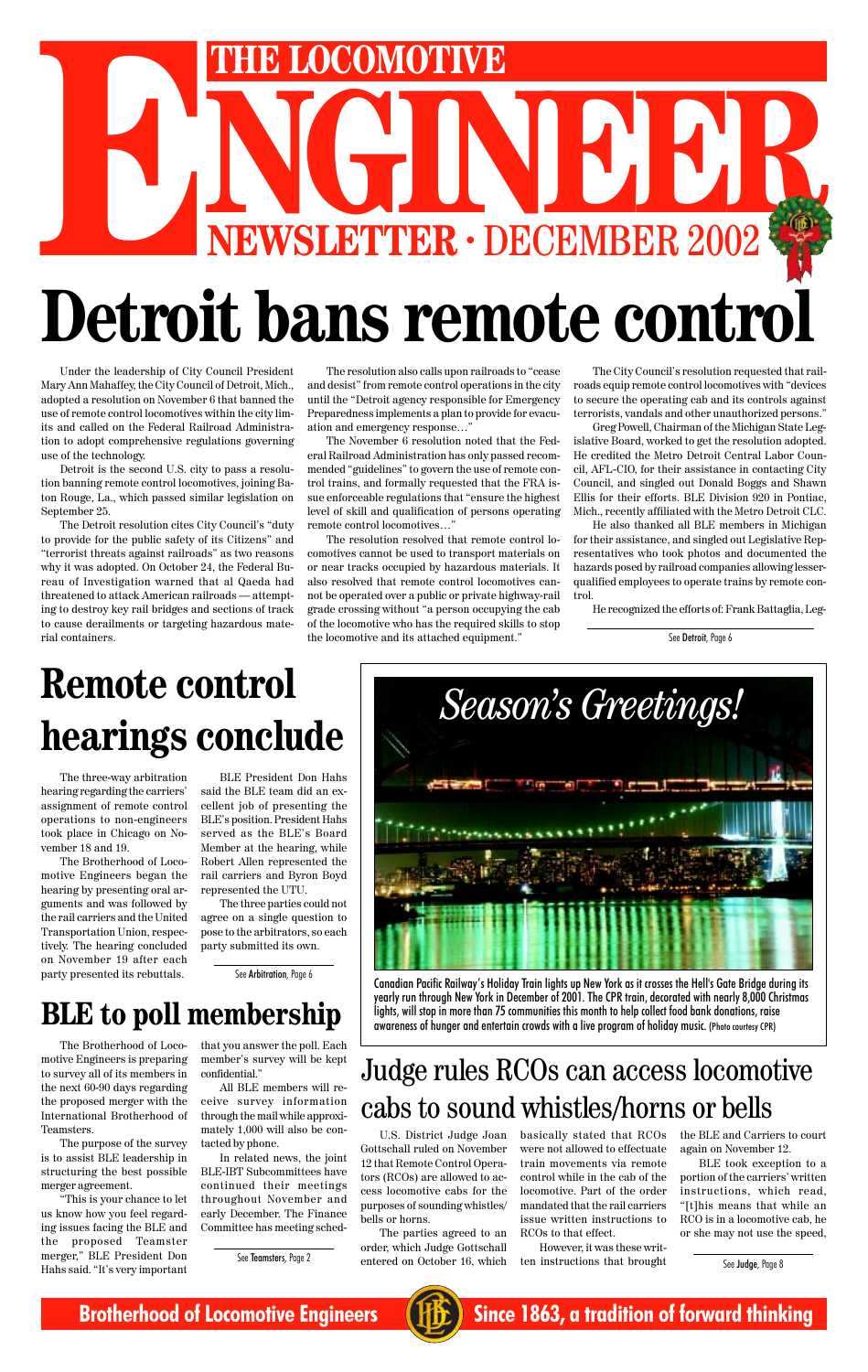## **BLE NEWS**

In the wake of a fatal contract van collision in New Jersey on November 6, the Brotherhood of Locomotive Engineers is calling for stricter regulations governing the off-duty transportation of railroad workers.

Investigators are still trying to piece together what happened on November 6, when UTU conductor J.P. McMahon was killed and BLE engineer John Moore was injured after their contract van was involved in an accident. The northbound van was transporting them to their on-duty location in North Bergen, N.J., and was in the process of making a left-hand turn into the yard when it was struck broadside by a vehicle heading south. Brother Moore, 51, is Secretary-Treasurer of BLE Division 46 (Albany, N.Y.).

Legislation introduced in the U.S. House of Representatives earlier this year would provide for increased safety inspections of contract carrier motor vehicles. Section 604 of the Railroad Safety Reform Act of 2002 (H.R. 4761) reads:

"A railroad carrier shall not require or allow a transport motor vehicle to be used to transport employees to or from a work site, whether that transport motor vehicle is owned or operated by the railroad carrier or by an independent contractor to the railroad carrier, unless the transport motor vehicle has been tested and inspected at appropriate intervals, in accordance with regulations promulgated by the Secretary, to ensure that it has been properly maintained and can safely transport railroad employees."

While this legislation would only go so far in protecting railroad workers, there are precautions BLE members can take to ensure their safety.

Because the accident happened in his state, New Jersey State Legislative Board Chairman Ken Michel issued a reminder regarding contract van safety. "While not written down in any collective bargaining agreement as one of your responsibilities, these habits may ultimately save your life," Brother Michel said.

Chairman Michel suggests that members take the following precautions when riding in a contract van:

• Make sure you use your seat belt and position yourself in a seat that is least likely to sustain contact during an accident.

• If you are a member of a crew that is frequently transported by contract vans, then get to know the drivers. You will be better able to determine if they are adequately rested to perform service. Getting to know the drivers will also allow you to ask them how many trips they have made since their tour began.

• Make a cursory inspection of the van before getting in. Are all the lens covers of lights intact? Do the tires appear safe? Are there any broken windows? Does the exhaust system sound tight?

A safety report released by the National Transportation Safety Board finds that 15-passenger vans are involved in a higher rate of single-vehicle accidents involving a rollover than other passenger vehicles. The report details the Board's findings from an analysis of data from the National Highway Traffic Safety Administration's Fatal Analysis Reporting System (FARS) on 15 passenger vans.

The report notes that the National Highway Traffic Safety Administration's (NHTSA) current rulemaking and testing concerning vehicle rollovers do not include 15-passenger vans. As a result of its examination, the Board recommended that NHTSA include the vans in its dynamic testing program as well as in its New Car Assessment Program (NCAP) rollover resistance program.

A copy of the report is available on the NTSB's website, www.ntsb.gov. Printed copies of the report may be purchased from the National Technical Information Service (NTIS), (800) 553- NTIS. •

> • Require that, when a railroad becomes aware that an employee in a safety-sensitive position has a potentially incapacitating or performance-impairing medical condition, the railroad prohibit that employee from performing any safety-sensitive duties until the railroad's designated physician determines that the employee can continue to work safely in a safety-sensitive position.  $(R-02-26)$  •

• Inside, are the seats secure? Are there any loose objects such as tire irons which may become flying objects during an accident?

• Most importantly, you can decline to ride with anyone who you feel is an unsafe driver. You can also refuse to ride in a vehicle which has mechanical deficiencies.

"While this is not to confirm or imply that the accident in North Bergen on November 6 was the fault of the van driver, it does serve as a reminder that safe habits may be the only thing that will save your life," Chairman Michel said.

Two BLE members have been killed in contract van collisions since 1998. On March 21, 2001, BLE member R.J. St. Marie, 48, along with a conductor and a van driver, was killed in a deadhead accident near Alexandria, La. Their van was rear-ended by an 18 wheeler in a construction zone on Interstate 10 as it traveled to their offduty point.

BLE Engineer David Butler, 51, was killed in an off-duty collision in Small, Texas, on May 13, 1998. Brother Butler and Conductor A.E. Carbajal had just left their Union Pacific train to be relieved under the Hours of Service Act when the tragedy occurred. Their taxi entered a crossing at the west end of the siding and was struck by a westbound train. Both men were killed, as was the van's driver. •

## **BLE offers contract van safety tips**

#### NTSB report finds 15 passenger vans unsafe, prone to rollover

### BLE member hurt, UTU member killed in New Jersey van wreck

A Michigan train wreck that killed two train crew members last year — including a BLE member — was caused because both crew members of the oncoming train were suffering from severe sleep apnea and dozed off, the Na-

tional Transportation Safety Board said in a report approved on November 19.

Engineer Allen

Yash and conductor

Jesse Enriquez, who were operating a Canadian National freight train southbound toward Detroit, were diagnosed before the accident with obstructive sleep apnea by their private physicians. Neither had been successfully treated and their conditions were not listed in company medical reports, NTSB's investigation found.

The two men fell asleep while traveling in a wooded area near Clarkston, Mich., just before 6 a.m. on Nov. 15, 2001, and did not see a stop signal or the lights of an oncoming train, the report said.

Their train struck another

Canadian National train northbound for Flint, killing its 49 year-old engineer, Thomas Landris, and 58-year-old conductor, Gary Chase. Yash and Enriquez were hospitalized with serious injuries.

Brother Landris was a 27-year member of BLE Division 650 (Durand, Mich.). A fiery blaze ensured, forcing the

evacuation of 100 homes in the area.

Obstructive sleep apnea, or OSA, causes a person to periodically stop breathing while asleep. Dr. Mitch Garber, a physician on the NTSB's investigation team, said people with the condition will feel extremely sleepy during the day and they can drift off after a few minutes in a quiet or monotonous environment.

The NTSB recommended that Canadian National requires "fatigue awareness training" for its employees.

It also made the following safety recommendations to the Federal Railroad Administration:

• Develop a standard medical examination form that includes questions regarding sleep problems and require that the form be used, pursuant to 49 Code of Federal Regulations Part 240, to determine the medical fitness of locomotive engineers; the form should also be available for use to determine the medical fitness of other employees in safety-sen-

sitive positions. (R-02-24)

• Require that any medical condition that could incapacitate, or seriously impair the performance of, an employee in a safety-sensitive position be reported to the railroad in a timely manner. (R-02- 25)

### **NTSB blames sleep apnea for fatal wreck**

The U.S. Railroad Retirement Board (RRB) announced a new Internet service to the railroad community via its website, http:// www.rrb.gov. This service is called the "Service and Compensation History."

With the use of a Personal Computer, railroad workers will be able to view and print their record of railroad service months and compensation 24 hours a

day, seven days a week.

This new service is available on the RRB's Web Site's Mainline Services: http://www.rrb.gov/mainline/default.asp.

1. To establish an Internet account and set up your PIN and Password, simply click on "Create" to the left of "PIN/Password" and follow the instructions.

2. After you receive your Password Request Code (PRC) in the mail, simply:

• Go back to the RRB web site to set up your PIN and Password.

• Click on "CREATE" again and follow the instruc-

#### tions.

After establishing your account, you may then use RRB Internet Services to obtain a record of service months and compensation.

### RRB offers new Internet service

uled for December 16 and 17; the Constitution & Bylaws has meetings scheduled for December 21-23; and the Legislative Committee has meetings scheduled for Jan. 14-15, 2003.

The Chairmen of all Subcommittees were impressed with the level of output they were able to achieve in such a short period of time. President

Hahs said the meetings have been characterized by a great deal of respect between the BLE and IBT Brothers.

As the meetings are still in the drafting stage, the Chairmen of the Subcommittees agreed that all content of discussion should remain confidential. Once final documents are approved in accordance with Section 1 (e) of the BLE Constitution & Bylaws, they will be distributed to BLE members for ratification. •

**TAETY BONDS** 

#### Teamsters Continued from Page 1

Calls upon FRA to develop standard sleep apnea medical exam form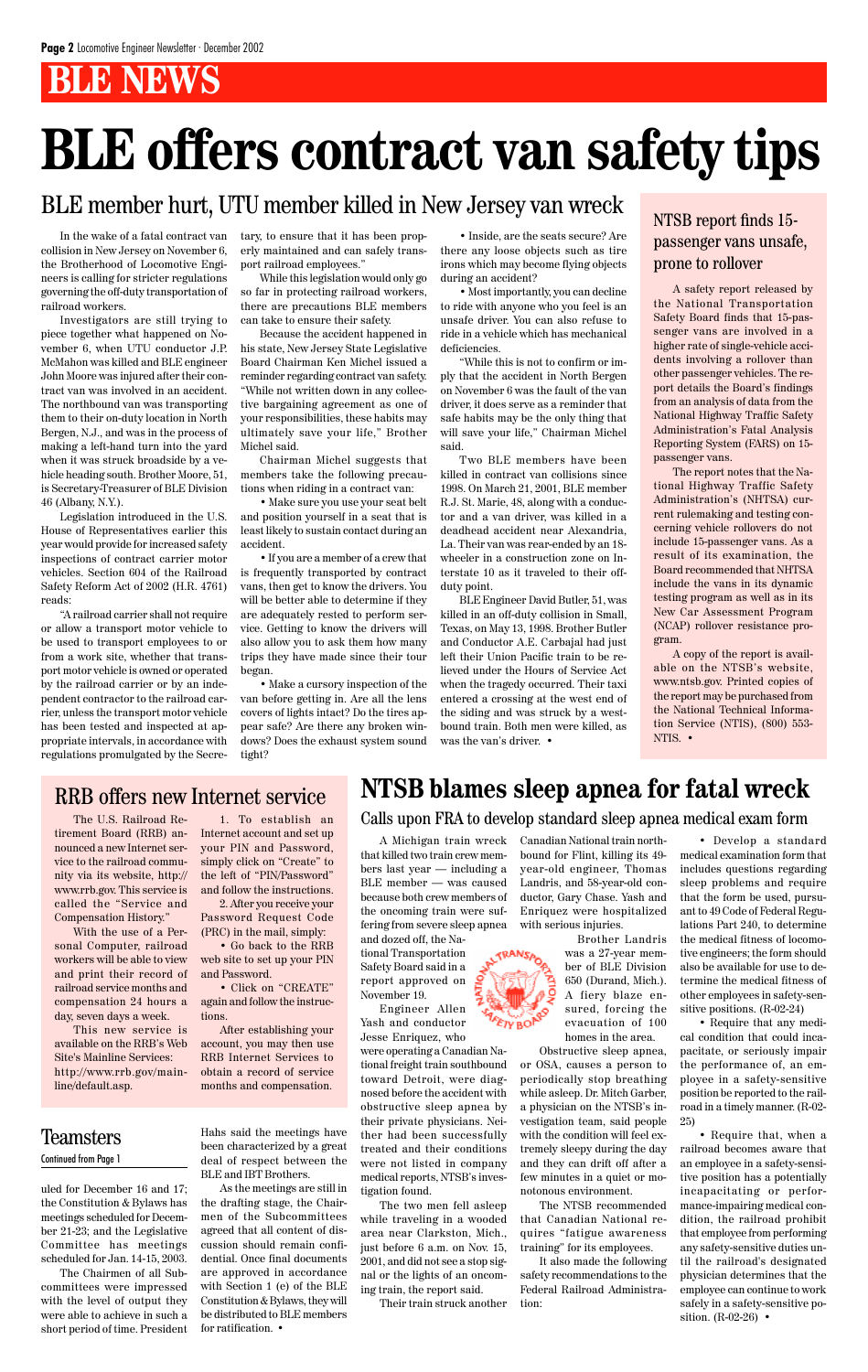

Members of the Brotherhood of Locomotive Engineers who work in Boston hung this banner in the main concourse of Boston's South Station on the one-year anniversary of the September 11 terrorist attacks. The banner served as a memorial to the victims and families of the attacks, and was displayed in a place of prominence for several weeks after the anniversary. George Newman, Chairman of the Massachusetts State Legislative Board, credits Division 312 (Boston) Local Chairman Richie Prone for coming up with the idea. Brother Newman noted that Mike O'Bryan, Local Chairman of Division 57 (Boston), assisted in funding the project, which was split evenly between Division 57, Division 312 and the Massachusetts State Legislative Board. Brother Newman, who submitted this photo, also thanked the Northeast Division of Amtrak's management for cooperating with the BLE on the project.

## BLE memorial honors victims, families of 9-11



The Brotherhood of Locomotive Engineers and the International Brotherhood of Teamsters are pooling their organizing power in an effort to bring union representation to more than 250 workers employed by the Iowa, Chicago & Eastern Railroad (IC&E).

On November 18, the joint IBT/IBLE Rail Operating Employees' Council held its first-ever rally in Davenport, Iowa. The rally kicked off the National Mediation Board's distribution of ballots in the month-long representation election. Votes will be tabulated on December 17.

At the Davenport rally, two large Teamster trucks — one from Chicago and one from Indianapolis — served as rally headquarters for BLE and Teamster representatives. The trucks were parked at two separate locations in the Quad Cities area where IC&E employees report for work.

"Employees were free to stop by, talk to BLE and Teamster members, and learn that we are all about," said Chuck Hintz, Chairman of the BLE's Iowa State Legislative Board.

Most of the rail employees, however, are already familiar with the BLE. Most of the IC&E employees who are seeking union representation are former BLE members. In July, the Dakota, Minnesota & Eastern Railroad (DM&E) purchased the I&M Rail Link (also known as IMRL) and changed its name to Iowa, Chicago & Eastern. In doing so, the company also abolished

## **BLE, Teamsters seek to organize IC&E**

union representation.

"We are working to reorganize the property and the Teamsters have shown a tremendous amount of support," BLE President Don Hahs said.

The DM&E, which owns 1,100 miles of track, purchased the IMRL, which owned 1,400 miles of track, for a reported \$150 million. The former IMRL tracks connect the Twin Cities, Chicago and Kansas City. DM&E is in the process of upgrading its system to carry coal from Wyoming's Powder River Basin across South Dakota and southern Minnesota.

The BLE and IBT agreed to begin merger discussions in February, and the talks have proceeded throughout the year. While the two organizations are not merged, the joint IBT/BLE Rail Operating Employees' Council allows them to work together in organizing efforts.

BLE Special Representatives Tom Miller and Jim Bradford helped organize the campaign, along with Bill McCabe, President of Teamsters Local 371.

In addition to Brother Bradford and Brother Hintz, Union Pacific (CNW Lines) Vice General Chairman Mike Elsberry and BLE Division 125 Legislative Rep. Pat Johnson helped with the event. •



BLE and Teamster members at a joint rally to organize the IC&E Railroad.

From left: BLE Special Rep Jim Bradford and Bill McCabe, President of Teamsters Local 371.

## **Dates, locations set for 2003 BLE regional meetings**

BLE and GIA members planning ahead for summer vacation in 2003 are encouraged to consider attending one of the BLE's four regional meetings.

Many BLE members sharpen their skills at one of the various educational opportunities offered at the regional meetings, while others attend to rekindle old friendships. Either way, the BLE's 2003 regional meetings offer something for everyone.

The following dates and locations are final. However, certain activities and events listed are subject to change due to unforseeable circumstances.

• June 1-5, 2003: 63rd Annual International Western Convention in Sparks, Nevada.

Jeffrey Valentine welcomes BLE and GIA members to Sparks, Nevada, for the 2003 International Western Convention. The 63rd annual IWC will be held at John Ascuaga's Nugget Hotel & Casino in Sparks. For reservations, call (800) 648-1177 and ask for the IWC room rate, or identify yourself as a BLE member. A room rate of \$89 per night has been secured from May 30 through June 7. Activities include a golf tournament at The Resort at Squaw Creek, a Robert Trent Jones designed course in the High Sierras, a bus trip to Vir-

ginia City, America's largest historical landmark, and a dinner/dance sunset cruise on Lake Tahoe. Those wishing to contact Chairman Valentine may do so by phone by calling (775) 857-2013, or by e-mail: <jval@accutek.com>.

• June 15-20, 2003: 76th Annual Southeastern Meeting Association in Pigeon Forge, Tenn.

Chairman W.M. "Bill" Overton and the members of BLE Division 239 (Knoxville, Tenn.) will host the 2003 SMA at the Grand Resort Hotel & Convention Center in Pigeon Forge, Tenn. (hotel website: www.grandresorthotel.com). Members can make early-bird reservations by calling: (800) 251-9752. Room rates are \$69.77 per night (plus tax). Attractions include the Great Smokey Mountains national park, Dollywood, and the annual golf tournament. Registration is on June 15; the banquet is on June 19. For details, contact Brother Overton at: Fax (865) 945-3715, or by email, wmo4719@hotmail.com.

• June 29-July 3, 2003: 65th Annual Eastern Union Meeting Association in Baltimore.

Arrangements Chairman Fred Cox and the members of BLE Division 52 will host the 2003 EUMA at the Baltimore

Hyatt Regency in the inner harbor area of Baltimore. Early bird reservations can be made by calling (410) 528-1234. Arrangements Chairman Fred Cox reports that tentative activities include a tour of the Baltimore & Ohio Railroad museum, a harbor dinner cruise, golf tournament, and a Baltimore Orioles baseball game. For more details, contact Brother Cox at (717) 244-4855 or e-mail: euma03@aol.com.

• September 28-October 2, 2003: 68th Annual Southwestern Convention Meeting.

General Chairman Rick Gibbons, BNSF (SLSF) and M&NA, is Chairman of the 68th annual SWCM, which will be held in Branson, Mo. Members and their families will stay at the beautiful Chateau on the Lake Resort Hotel and Convention Center. Reservations can be made at a rate of \$114 per night by calling: (888) 333- 5253. A hugely popular tourist destination, Branson offers abundant and unique entertainment options for the whole family. Members planning to attend the SWCM are encouraged to vist Branson's website, <www.branson.com>, to learn more about its diverse entertainment opportunities.

More details and registration forms will follow. •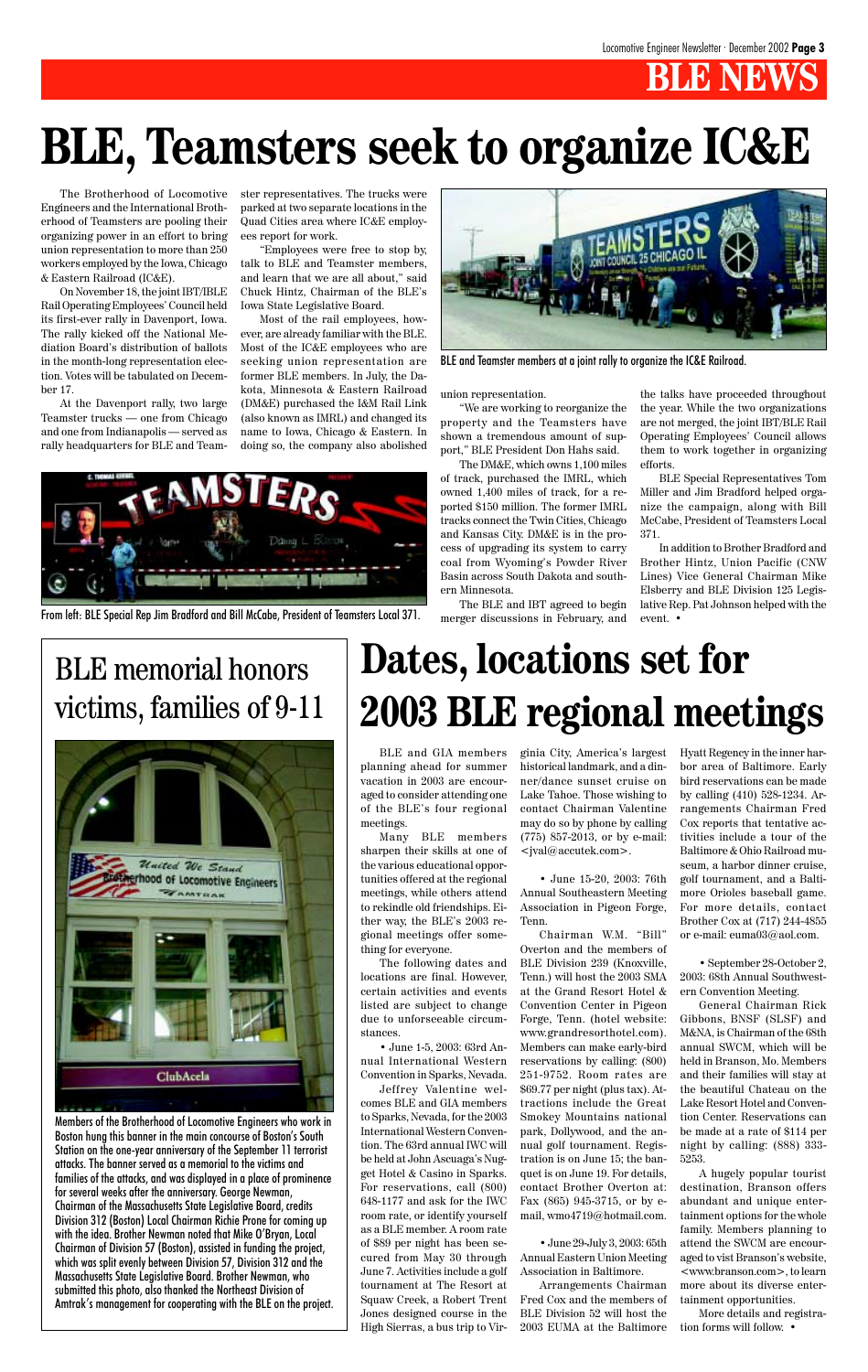| <b>TABLE II - LOCOMOTIVE ENGINEERS</b><br>THROUGH FREIGHT SERVICE - WITH A FIREMAN (HELPER)<br>Effective January 1, 2003<br>STANDARD RATES OF PAY                                                                                                                                                                                                                                                                                                                                                                                                                                                                                                                                                                                                                                                                                                                                                                                                                                                                                                                                                                                                                                                                                                                                                                                              |                                                                                                                                                                                                                                                                                                                                                                                                                                              |                                                                                                                                                                                                                                                                                                                                                                                                                                              |                                                                                                                                                                                                                                                                                                                                                                                                                                              |                                                                                                                                                                                                                                                                                                                                                                                                                                                                                  |                                                                                                                                                                                                                                                                                                                                                                                                                                                                                  |  |  |
|------------------------------------------------------------------------------------------------------------------------------------------------------------------------------------------------------------------------------------------------------------------------------------------------------------------------------------------------------------------------------------------------------------------------------------------------------------------------------------------------------------------------------------------------------------------------------------------------------------------------------------------------------------------------------------------------------------------------------------------------------------------------------------------------------------------------------------------------------------------------------------------------------------------------------------------------------------------------------------------------------------------------------------------------------------------------------------------------------------------------------------------------------------------------------------------------------------------------------------------------------------------------------------------------------------------------------------------------|----------------------------------------------------------------------------------------------------------------------------------------------------------------------------------------------------------------------------------------------------------------------------------------------------------------------------------------------------------------------------------------------------------------------------------------------|----------------------------------------------------------------------------------------------------------------------------------------------------------------------------------------------------------------------------------------------------------------------------------------------------------------------------------------------------------------------------------------------------------------------------------------------|----------------------------------------------------------------------------------------------------------------------------------------------------------------------------------------------------------------------------------------------------------------------------------------------------------------------------------------------------------------------------------------------------------------------------------------------|----------------------------------------------------------------------------------------------------------------------------------------------------------------------------------------------------------------------------------------------------------------------------------------------------------------------------------------------------------------------------------------------------------------------------------------------------------------------------------|----------------------------------------------------------------------------------------------------------------------------------------------------------------------------------------------------------------------------------------------------------------------------------------------------------------------------------------------------------------------------------------------------------------------------------------------------------------------------------|--|--|
| <b>WEIGHT ON DRIVERS</b>                                                                                                                                                                                                                                                                                                                                                                                                                                                                                                                                                                                                                                                                                                                                                                                                                                                                                                                                                                                                                                                                                                                                                                                                                                                                                                                       |                                                                                                                                                                                                                                                                                                                                                                                                                                              |                                                                                                                                                                                                                                                                                                                                                                                                                                              | Mileage                                                                                                                                                                                                                                                                                                                                                                                                                                      | Hourly                                                                                                                                                                                                                                                                                                                                                                                                                                                                           |                                                                                                                                                                                                                                                                                                                                                                                                                                                                                  |  |  |
| (Pounds)                                                                                                                                                                                                                                                                                                                                                                                                                                                                                                                                                                                                                                                                                                                                                                                                                                                                                                                                                                                                                                                                                                                                                                                                                                                                                                                                       | Daily                                                                                                                                                                                                                                                                                                                                                                                                                                        | Regular                                                                                                                                                                                                                                                                                                                                                                                                                                      | Under<br>Art. VIII                                                                                                                                                                                                                                                                                                                                                                                                                           | Straight<br>Time                                                                                                                                                                                                                                                                                                                                                                                                                                                                 | Over<br>Time                                                                                                                                                                                                                                                                                                                                                                                                                                                                     |  |  |
| 140.000<br>less than<br>140,000 and less than<br>200,000<br>200,000 and less than<br>250,000<br>250,000 and less than<br>300,000<br>300,000 and less than<br>350,000<br>350,000 and less than<br>400,000<br>400,000 and less than<br>450,000<br>450,000 and less than<br>500,000<br>500,000 and less than<br>550,000<br>550,000 and less than<br>600,000<br>600,000 and less than<br>650,000<br>650,000 and less than<br>700,000<br>700,000 and less than<br>750,000<br>750,000 and less than<br>800,000<br>800,000 and less than<br>850,000<br>850,000 and less than<br>900,000<br>900,000 and less than 950,000<br>950,000 and less than 1,000,000<br>1,000,000 and less than 1,050,000<br>1,050,000 and less than 1,100,000<br>1,100,000 and less than 1,150,000<br>1,150,000 and less than 1,200,000<br>1,200,000 and less than 1,250,000<br>1,250,000 and less than 1,300,000<br>1,300,000 and less than 1,350,000<br>1,350,000 and less than 1,400,000<br>1,400,000 and less than 1,450,000<br>1,450,000 and less than 1,500,000<br>1,500,000 and less than 1,550,000<br>1,550,000 and less than 1,600,000<br>1,600,000 and less than 1,650,000<br>1,650,000 and less than 1,700,000<br>1,700,000 and less than 1,750,000<br>1.750,000 and less than 1.800,000<br>1,800,000 and less than 1,850,000<br>1,850,000 and less than 1,900,000 | \$153.37<br>\$153.80<br>\$153.97<br>\$154.12<br>\$154.27<br>\$154.48<br>\$154.69<br>\$154.90<br>\$155.11<br>\$155.29<br>\$155.47<br>\$155.65<br>\$155.83<br>\$156.01<br>\$156.19<br>\$156.37<br>\$156.55<br>\$156.73<br>\$156.91<br>\$157.09<br>\$157.27<br>\$157.45<br>\$157.63<br>\$157.81<br>\$157.99<br>\$158.17<br>\$158.35<br>\$158.53<br>\$158.71<br>\$158.89<br>\$159.07<br>\$159.25<br>\$159.43<br>\$159.61<br>\$159.79<br>\$159.97 | \$1.1613<br>\$1.1656<br>\$1.1673<br>\$1.1688<br>\$1.1703<br>\$1.1724<br>\$1.1745<br>\$1.1766<br>\$1.1787<br>\$1.1805<br>\$1.1823<br>\$1.1841<br>\$1.1859<br>\$1.1877<br>\$1.1895<br>\$1.1913<br>\$1.1931<br>\$1.1949<br>\$1.1967<br>\$1.1985<br>\$1.2003<br>\$1.2021<br>\$1.2039<br>\$1.2057<br>\$1.2075<br>\$1.2093<br>\$1.2111<br>\$1.2129<br>\$1.2147<br>\$1.2165<br>\$1.2183<br>\$1.2201<br>\$1.2219<br>\$1.2237<br>\$1.2255<br>\$1.2273 | \$1.1829<br>\$1.1872<br>\$1.1889<br>\$1.1904<br>\$1.1919<br>\$1.1940<br>\$1.1961<br>\$1.1982<br>\$1.2003<br>\$1.2021<br>\$1.2039<br>\$1.2057<br>\$1.2075<br>\$1.2093<br>\$1.2111<br>\$1.2129<br>\$1.2147<br>\$1.2165<br>\$1.2183<br>\$1.2201<br>\$1.2219<br>\$1.2237<br>\$1.2255<br>\$1.2273<br>\$1.2291<br>\$1.2309<br>\$1.2327<br>\$1.2345<br>\$1.2363<br>\$1.2381<br>\$1.2399<br>\$1.2417<br>\$1.2435<br>\$1.2453<br>\$1.2471<br>\$1.2489 | \$19.1713<br>\$19.2250<br>\$19.2463<br>\$19.2650<br>\$19.2838<br>\$19.3100<br>\$19.3363<br>\$19.3625<br>\$19.3888<br>\$19.4113<br>\$19.4338<br>\$19.4563<br>\$19.4788<br>\$19.5013<br>\$19.5238<br>\$19.5463<br>\$19.5688<br>\$19.5913<br>\$19.6138<br>\$19.6363<br>\$19.6588<br>\$19.6813<br>\$19.7038<br>\$19.7263<br>\$19.7488<br>\$19.7713<br>\$19.7938<br>\$19.8163<br>\$19.8388<br>\$19.8613<br>\$19.8838<br>\$19.9063<br>\$19.9288<br>\$19.9513<br>\$19.9738<br>\$19.9963 | \$28.7569<br>\$28.8375<br>\$28.8694<br>\$28.8975<br>\$28.9256<br>\$28.9650<br>\$29.0044<br>\$29.0438<br>\$29.0831<br>\$29.1169<br>\$29.1506<br>\$29.1844<br>\$29.2181<br>\$29.2519<br>\$29.2856<br>\$29.3194<br>\$29.3531<br>\$29.3869<br>\$29.4206<br>\$29.4544<br>\$29.4881<br>\$29.5219<br>\$29.5556<br>\$29.5894<br>\$29.6231<br>\$29.6569<br>\$29.6906<br>\$29.7244<br>\$29.7581<br>\$29.7919<br>\$29.8256<br>\$29.8594<br>\$29.8931<br>\$29.9269<br>\$29.9606<br>\$29.9944 |  |  |
| 1,900,000 and less than 1,950,000<br>1,950,000 and less than 2,000,000<br>$2,000,000$ pounds and over:<br>For each additional 50,000<br>pounds or fraction thereof add:                                                                                                                                                                                                                                                                                                                                                                                                                                                                                                                                                                                                                                                                                                                                                                                                                                                                                                                                                                                                                                                                                                                                                                        | \$160.15<br>\$160.33<br>\$.18                                                                                                                                                                                                                                                                                                                                                                                                                | \$1.2291<br>\$1.2309<br>\$.18                                                                                                                                                                                                                                                                                                                                                                                                                | \$1.2507<br>\$1.2525<br>\$.18                                                                                                                                                                                                                                                                                                                                                                                                                | \$20.0188<br>\$20.0413                                                                                                                                                                                                                                                                                                                                                                                                                                                           | \$30.0281<br>\$30.0619                                                                                                                                                                                                                                                                                                                                                                                                                                                           |  |  |

## **RATE TABLES**

| TABLE I - LOCOMOTIVE ENGINEERS - PASSENGER SERVICE                                                                                                                                                                                                                                                                                                                                                                                                                                                                                                                                                                                                                                                                                                                                                                                                                                                                                                      |                                                                                                                                                                                                                                                                                                                    |                                                                                                                                                                                                                                                                      |                                                                                                                                                                                                                                                                                                        |                                                                                                                                                                                                                                                                               |  |  |
|---------------------------------------------------------------------------------------------------------------------------------------------------------------------------------------------------------------------------------------------------------------------------------------------------------------------------------------------------------------------------------------------------------------------------------------------------------------------------------------------------------------------------------------------------------------------------------------------------------------------------------------------------------------------------------------------------------------------------------------------------------------------------------------------------------------------------------------------------------------------------------------------------------------------------------------------------------|--------------------------------------------------------------------------------------------------------------------------------------------------------------------------------------------------------------------------------------------------------------------------------------------------------------------|----------------------------------------------------------------------------------------------------------------------------------------------------------------------------------------------------------------------------------------------------------------------|--------------------------------------------------------------------------------------------------------------------------------------------------------------------------------------------------------------------------------------------------------------------------------------------------------|-------------------------------------------------------------------------------------------------------------------------------------------------------------------------------------------------------------------------------------------------------------------------------|--|--|
| Effective January 1, 2003<br><b>STANDARD RATES OF PAY</b>                                                                                                                                                                                                                                                                                                                                                                                                                                                                                                                                                                                                                                                                                                                                                                                                                                                                                               |                                                                                                                                                                                                                                                                                                                    |                                                                                                                                                                                                                                                                      |                                                                                                                                                                                                                                                                                                        |                                                                                                                                                                                                                                                                               |  |  |
| <b>WEIGHT ON DRIVERS</b>                                                                                                                                                                                                                                                                                                                                                                                                                                                                                                                                                                                                                                                                                                                                                                                                                                                                                                                                |                                                                                                                                                                                                                                                                                                                    | Mileage                                                                                                                                                                                                                                                              |                                                                                                                                                                                                                                                                                                        |                                                                                                                                                                                                                                                                               |  |  |
| (Pounds)                                                                                                                                                                                                                                                                                                                                                                                                                                                                                                                                                                                                                                                                                                                                                                                                                                                                                                                                                | Daily                                                                                                                                                                                                                                                                                                              | Regular                                                                                                                                                                                                                                                              | Under<br>Art. VIII                                                                                                                                                                                                                                                                                     | Straight<br>Time                                                                                                                                                                                                                                                              |  |  |
| less than<br>80,000<br>80,000 and less than<br>100,000<br>100,000 and less than<br>140.000<br>140,000 and less than<br>170,000<br>170,000 and less than<br>200,000<br>200,000 and less than<br>250,000<br>250,000 and less than<br>300,000<br>300,000 and less than<br>350,000<br>350,000 and less than<br>400.000<br>400,000 and less than<br>450,000<br>$450,000$ and less than<br>500,000<br>500,000 and less than<br>550,000<br>550,000 and less than<br>600,000<br>600,000 and less than<br>650,000<br>650,000 and less than<br>700,000<br>700,000 and less than<br>750,000<br>750,000 and less than<br>800,000<br>800,000 and less than<br>850,000<br>850,000 and less than<br>900,000<br>950,000<br>900,000 and less than<br>950,000 and less than 1,000,000<br>$1,000,000$ pounds and over:<br>For each additional 50,000<br>pounds or fraction thereof add:<br>MOTOR AND ELECTRIC CARS<br>In multiple or single unit<br>Daily Earnings Minimun | \$142.69<br>\$142.69<br>\$142.78<br>\$142.86<br>\$142.95<br>\$143.04<br>\$143.12<br>\$143.21<br>\$143.29<br>\$143.38<br>\$143.47<br>\$143.55<br>\$143.64<br>\$143.72<br>\$143.81<br>\$143.89<br>\$143.98<br>\$144.06<br>\$144.15<br>\$144.23<br>\$144.32<br>\$.08 and \$.09<br>Alternately<br>\$142.95<br>\$144.21 | \$1.0854<br>\$1.0854<br>\$1.0863<br>\$1.0871<br>\$1.0880<br>\$1.0889<br>\$1.0897<br>\$1.0906<br>\$1.0914<br>\$1.0923<br>\$1.0932<br>\$1.0940<br>\$1.0949<br>\$1.0957<br>\$1.0966<br>\$1.0974<br>\$1.0983<br>\$1.0991<br>\$1.1000<br>\$1.1008<br>\$1.1017<br>\$1,0880 | \$1.0942<br>\$1.0942<br>\$1.0951<br>\$1.0959<br>\$1.0968<br>\$1.0977<br>\$1.0985<br>\$1.0994<br>\$1.1002<br>\$1.1011<br>\$1.1020<br>\$1.1028<br>\$1.1037<br>\$1.1045<br>\$1.1054<br>\$1.1062<br>\$1.1071<br>\$1,1079<br>\$1.1088<br>\$1.1096<br>\$1.1105<br>\$.08 and \$.09<br>Alternately<br>\$1.1775 | \$17.8363<br>\$17.8363<br>\$17.8475<br>\$17.8575<br>\$17.8688<br>\$17.8800<br>\$17.8900<br>\$17.9013<br>\$17.9113<br>\$17.9225<br>\$17.9338<br>\$17.9438<br>\$17.9550<br>\$17.9650<br>\$17.9763<br>\$17.9863<br>\$17.9975<br>\$18,0075<br>\$18,0188<br>\$18,0288<br>\$18,0400 |  |  |
|                                                                                                                                                                                                                                                                                                                                                                                                                                                                                                                                                                                                                                                                                                                                                                                                                                                                                                                                                         |                                                                                                                                                                                                                                                                                                                    |                                                                                                                                                                                                                                                                      |                                                                                                                                                                                                                                                                                                        |                                                                                                                                                                                                                                                                               |  |  |

| TABLE III - LOCOMOTIVE ENGINEERS<br>THROUGH FREIGHT SERVICE - WITHOUT A FIREMAN (HELPER) - \$4.00                                                                                                                                                                                                                                                                                                                                                                                                                                                                                                                                                                                                                                                                                                                                                                                                                                                                                                                                                                                                                                                                                                                                                                                                                                                                                                                                 | Effective January 1, 2003<br>STANDARD RATES OF PAY                                                                                                                                                                                                                                                                                                                                                                                                                   |                                                                                                                                                                                                                                                                                                                                                                                                                                                                      |                                                                                                                                                                                                                                                                                                                                                                                                                                                                      |                                                                                                                                                                                                                                                                                                                                                                                                                                                                                                            |                                                                                                                                                                                                                                                                                                                                                                                                                                                                                                            | TABLE IV - LOCOMOTIVE ENGINEERS<br>THROUGH FREIGHT SERVICE - WITHOUT A FIREMAN (HELPER) - \$6.00                                                                                                                                                                                                                                                                                                                                                                                                                                                                                                                                                                                                                                                                                                                                                                                                                                                                                                                                                                                                                                                                                                                                                                                                                                                                                                | Effective January 1, 2003<br>STANDARD RATES OF PAY                                                                                                                                                                                                                                                                                                                                                                                                                   |                                                                                                                                                                                                                                                                                                                                                                                                                                                                               |                                                                                                                                                                                                                                                                                                                                                                                                                                                                               |                                                                                                                                                                                                                                                                                                                                                             |                                                                                                                                                                                                                                                                                                                                                                                                                                                                                                                                                                                                                              |
|-----------------------------------------------------------------------------------------------------------------------------------------------------------------------------------------------------------------------------------------------------------------------------------------------------------------------------------------------------------------------------------------------------------------------------------------------------------------------------------------------------------------------------------------------------------------------------------------------------------------------------------------------------------------------------------------------------------------------------------------------------------------------------------------------------------------------------------------------------------------------------------------------------------------------------------------------------------------------------------------------------------------------------------------------------------------------------------------------------------------------------------------------------------------------------------------------------------------------------------------------------------------------------------------------------------------------------------------------------------------------------------------------------------------------------------|----------------------------------------------------------------------------------------------------------------------------------------------------------------------------------------------------------------------------------------------------------------------------------------------------------------------------------------------------------------------------------------------------------------------------------------------------------------------|----------------------------------------------------------------------------------------------------------------------------------------------------------------------------------------------------------------------------------------------------------------------------------------------------------------------------------------------------------------------------------------------------------------------------------------------------------------------|----------------------------------------------------------------------------------------------------------------------------------------------------------------------------------------------------------------------------------------------------------------------------------------------------------------------------------------------------------------------------------------------------------------------------------------------------------------------|------------------------------------------------------------------------------------------------------------------------------------------------------------------------------------------------------------------------------------------------------------------------------------------------------------------------------------------------------------------------------------------------------------------------------------------------------------------------------------------------------------|------------------------------------------------------------------------------------------------------------------------------------------------------------------------------------------------------------------------------------------------------------------------------------------------------------------------------------------------------------------------------------------------------------------------------------------------------------------------------------------------------------|-------------------------------------------------------------------------------------------------------------------------------------------------------------------------------------------------------------------------------------------------------------------------------------------------------------------------------------------------------------------------------------------------------------------------------------------------------------------------------------------------------------------------------------------------------------------------------------------------------------------------------------------------------------------------------------------------------------------------------------------------------------------------------------------------------------------------------------------------------------------------------------------------------------------------------------------------------------------------------------------------------------------------------------------------------------------------------------------------------------------------------------------------------------------------------------------------------------------------------------------------------------------------------------------------------------------------------------------------------------------------------------------------|----------------------------------------------------------------------------------------------------------------------------------------------------------------------------------------------------------------------------------------------------------------------------------------------------------------------------------------------------------------------------------------------------------------------------------------------------------------------|-------------------------------------------------------------------------------------------------------------------------------------------------------------------------------------------------------------------------------------------------------------------------------------------------------------------------------------------------------------------------------------------------------------------------------------------------------------------------------|-------------------------------------------------------------------------------------------------------------------------------------------------------------------------------------------------------------------------------------------------------------------------------------------------------------------------------------------------------------------------------------------------------------------------------------------------------------------------------|-------------------------------------------------------------------------------------------------------------------------------------------------------------------------------------------------------------------------------------------------------------------------------------------------------------------------------------------------------------|------------------------------------------------------------------------------------------------------------------------------------------------------------------------------------------------------------------------------------------------------------------------------------------------------------------------------------------------------------------------------------------------------------------------------------------------------------------------------------------------------------------------------------------------------------------------------------------------------------------------------|
| <b>WEIGHT ON DRIVERS</b>                                                                                                                                                                                                                                                                                                                                                                                                                                                                                                                                                                                                                                                                                                                                                                                                                                                                                                                                                                                                                                                                                                                                                                                                                                                                                                                                                                                                          |                                                                                                                                                                                                                                                                                                                                                                                                                                                                      | Mileage                                                                                                                                                                                                                                                                                                                                                                                                                                                              |                                                                                                                                                                                                                                                                                                                                                                                                                                                                      | Hourly                                                                                                                                                                                                                                                                                                                                                                                                                                                                                                     |                                                                                                                                                                                                                                                                                                                                                                                                                                                                                                            | <b>WEIGHT ON DRIVERS</b>                                                                                                                                                                                                                                                                                                                                                                                                                                                                                                                                                                                                                                                                                                                                                                                                                                                                                                                                                                                                                                                                                                                                                                                                                                                                                                                                                                        |                                                                                                                                                                                                                                                                                                                                                                                                                                                                      |                                                                                                                                                                                                                                                                                                                                                                                                                                                                               | Mileage                                                                                                                                                                                                                                                                                                                                                                                                                                                                       | Hourly                                                                                                                                                                                                                                                                                                                                                      |                                                                                                                                                                                                                                                                                                                                                                                                                                                                                                                                                                                                                              |
| (Pounds)                                                                                                                                                                                                                                                                                                                                                                                                                                                                                                                                                                                                                                                                                                                                                                                                                                                                                                                                                                                                                                                                                                                                                                                                                                                                                                                                                                                                                          | Daily                                                                                                                                                                                                                                                                                                                                                                                                                                                                | Regular                                                                                                                                                                                                                                                                                                                                                                                                                                                              | Under<br>Art. VIII                                                                                                                                                                                                                                                                                                                                                                                                                                                   | Straight<br>Time                                                                                                                                                                                                                                                                                                                                                                                                                                                                                           | <b>Over</b><br>Time                                                                                                                                                                                                                                                                                                                                                                                                                                                                                        | (Pounds)                                                                                                                                                                                                                                                                                                                                                                                                                                                                                                                                                                                                                                                                                                                                                                                                                                                                                                                                                                                                                                                                                                                                                                                                                                                                                                                                                                                        | Daily                                                                                                                                                                                                                                                                                                                                                                                                                                                                | Regular                                                                                                                                                                                                                                                                                                                                                                                                                                                                       | Under<br>Art. VIII                                                                                                                                                                                                                                                                                                                                                                                                                                                            | Straight<br>Time                                                                                                                                                                                                                                                                                                                                            | Over<br>Time                                                                                                                                                                                                                                                                                                                                                                                                                                                                                                                                                                                                                 |
| less than 140,000<br>140,000 and less than<br>200,000<br>200,000 and less than 250,000<br>250,000 and less than 300,000<br>300,000 and less than 350,000<br>350,000 and less than 400,000<br>400,000 and less than 450,000<br>450,000 and less than 500,000<br>500,000 and less than 550,000<br>$550,000$ and less than<br>600.000<br>600,000 and less than 650,000<br>700,000<br>$650,000$ and less than<br>700,000 and less than 750,000<br>750,000 and less than 800,000<br>800,000 and less than 850,000<br>850,000 and less than 900,000<br>900,000 and less than 950,000<br>950,000 and less than 1,000,000<br>1,000,000 and less than 1,050,000<br>1,050,000 and less than 1,100,000<br>1,100,000 and less than 1,150,000<br>1,150,000 and less than 1,200,000<br>1,200,000 and less than 1,250,000<br>$1,\!250,\!000$ and less than $1,\!300,\!000$<br>1,300,000 and less than 1,350,000<br>1,350,000 and less than 1,400,000<br>1,400,000 and less than 1,450,000<br>1,450,000 and less than 1,500,000<br>1,500,000 and less than 1,550,000<br>1,550,000 and less than 1,600,000<br>1,600,000 and less than 1,650,000<br>1,650,000 and less than 1,700,000<br>1,700,000 and less than 1,750,000<br>1,750,000 and less than 1,800,000<br>1,800,000 and less than 1,850,000<br>1,850,000 and less than 1,900,000<br>1,900,000 and less than 1,950,000<br>1,950,000 and less than 2,000,000<br>$2,000,000$ pounds and over: | \$157.37<br>\$157.80<br>\$157.97<br>\$158.12<br>\$158.27<br>\$158.48<br>\$158.69<br>\$158.90<br>\$159.11<br>\$159.29<br>\$159.47<br>\$159.65<br>\$159.83<br>\$160.01<br>\$160.19<br>\$160.37<br>\$160.55<br>\$160.73<br>\$160.91<br>\$161.09<br>\$161.27<br>\$161.45<br>\$161.63<br>\$161.81<br>\$161.99<br>\$162.17<br>\$162.35<br>\$162.53<br>\$162.71<br>\$162.89<br>\$163.07<br>\$163.25<br>\$163.43<br>\$163.61<br>\$163.79<br>\$163.97<br>\$164.15<br>\$164.33 | \$1.2013<br>\$1.2056<br>\$1.2073<br>\$1.2088<br>\$1.2103<br>\$1.2124<br>\$1.2145<br>\$1.2166<br>\$1.2187<br>\$1.2205<br>\$1,2223<br>\$1.2241<br>\$1.2259<br>\$1.2277<br>\$1.2295<br>\$1.2313<br>\$1.2331<br>\$1.2349<br>\$1.2367<br>\$1.2385<br>\$1.2403<br>\$1.2421<br>\$1.2439<br>\$1.2457<br>\$1.2475<br>\$1.2493<br>\$1.2511<br>\$1.2529<br>\$1.2547<br>\$1.2565<br>\$1.2583<br>\$1.2601<br>\$1.2619<br>\$1.2637<br>\$1.2655<br>\$1.2673<br>\$1.2691<br>\$1.2709 | \$1,2979<br>\$1.3022<br>\$1.3039<br>\$1.3054<br>\$1.3069<br>\$1.3090<br>\$1.3111<br>\$1.3132<br>\$1.3153<br>\$1.3171<br>\$1.3189<br>\$1.3207<br>\$1.3225<br>\$1.3243<br>\$1.3261<br>\$1.3279<br>\$1.3297<br>\$1.3315<br>\$1.3333<br>\$1.3351<br>\$1.3369<br>\$1.3387<br>\$1.3405<br>\$1.3423<br>\$1.3441<br>\$1.3459<br>\$1.3477<br>\$1.3495<br>\$1.3513<br>\$1.3531<br>\$1.3549<br>\$1.3567<br>\$1.3585<br>\$1.3603<br>\$1.3621<br>\$1.3639<br>\$1.3657<br>\$1.3675 | \$19.6713<br>\$19.7250<br>\$19.7463<br>\$19.7650<br>\$19.7838<br>\$19.8100<br>\$19.8363<br>\$19.8625<br>\$19.8888<br>\$19.9113<br>\$19.9338<br>\$19.9563<br>\$19.9788<br>\$20.0013<br>\$20.0238<br>\$20.0463<br>\$20.0688<br>\$20.0913<br>\$20.1138<br>\$20.1363<br>\$20.1588<br>\$20.1813<br>\$20.2038<br>\$20.2263<br>\$20.2488<br>\$20.2713<br>\$20.2938<br>\$20.3163<br>\$20.3388<br>\$20.3613<br>\$20.3838<br>\$20.4063<br>\$20.4288<br>\$20.4513<br>\$20.4738<br>\$20.4963<br>\$20.5188<br>\$20.5413 | \$29.5069<br>\$29.5875<br>\$29.6194<br>\$29.6475<br>\$29.6756<br>\$29.7150<br>\$29.7544<br>\$29.7938<br>\$29.8331<br>\$29.8669<br>\$29.9006<br>\$29.9344<br>\$29.9681<br>\$30,0019<br>\$30.0356<br>\$30.0694<br>\$30.1031<br>\$30.1369<br>\$30.1706<br>\$30.2044<br>\$30.2381<br>\$30.2719<br>\$30.3056<br>\$30.3394<br>\$30.3731<br>\$30.4069<br>\$30.4406<br>\$30.4744<br>\$30.5081<br>\$30.5419<br>\$30.5756<br>\$30.6094<br>\$30.6431<br>\$30.6769<br>\$30.7106<br>\$30.7444<br>\$30.7781<br>\$30.8119 | less than<br>140,000 and less than 200,000<br>200,000 and less than 250,000<br>250,000 and less than 300,000<br>300,000 and less than 350,000<br>350,000 and less than 400,000<br>400,000 and less than 450,000<br>450,000 and less than 500,000<br>500,000 and less than 550,000<br>550,000 and less than 600,000<br>600,000 and less than 650,000<br>650,000 and less than 700,000<br>700,000 and less than 750,000<br>750,000 and less than 800,000<br>800,000 and less than 850,000<br>850,000 and less than 900,000<br>900,000 and less than 950,000<br>950,000 and less than 1,000,00<br>1,000,000 and less than 1,050,000<br>1,050,000 and less than 1,100,000<br>1.100,000 and less than 1.150,000<br>1,150,000 and less than 1,200,000<br>1,200,000 and less than 1,250,000<br>1,250,000 and less than 1,300,000<br>1,300,000 and less than 1,350,000<br>1,350,000 and less than 1,400,000<br>1,400,000 and less than 1,450,000<br>1,450,000 and less than 1,500,000<br>1,500,000 and less than 1,550,000<br>1,550,000 and less than 1,600,000<br>1,600,000 and less than 1,650,000<br>1,650,000 and less than 1,700,000<br>1.700,000 and less than 1.750,000<br>1.750,000 and less than 1.800,000<br>1,800,000 and less than 1,850,000<br>1,850,000 and less than 1,900,000<br>1,900,000 and less than 1,950,000<br>1,950,000 and less than 2,000,000<br>$2,000,000$ pounds and over: | \$159.37<br>\$159.80<br>\$159.97<br>\$160.12<br>\$160.27<br>\$160.48<br>\$160.69<br>\$160.90<br>\$161.11<br>\$161.29<br>\$161.47<br>\$161.65<br>\$161.83<br>\$162.01<br>\$162.19<br>\$162.37<br>\$162.55<br>\$162.73<br>\$162.91<br>\$163.09<br>\$163.27<br>\$163.45<br>\$163.63<br>\$163.81<br>\$163.99<br>\$164.17<br>\$164.35<br>\$164.53<br>\$164.71<br>\$164.89<br>\$165.07<br>\$165.25<br>\$165.43<br>\$165.61<br>\$165.79<br>\$165.97<br>\$166.15<br>\$166.33 | \$1.2093<br>\$1.2153<br>\$1.2168<br>\$1.2183<br>\$1.2204<br>\$1.2225<br>\$1.2246<br>\$1.2267<br>\$1,2285<br>\$1.2303<br>\$1.2321<br>\$1.2339<br>\$1.2357<br>\$1.2375<br>\$1.2393<br>\$1.2411<br>\$1.2429<br>\$1.2447<br>\$1.2465<br>\$1.2483<br>\$1.2501<br>\$1.2519<br>\$1.2537<br>\$1.2555<br>\$1.2573<br>\$1.2591<br>\$1.2609<br>\$1.2625<br>\$1.2645<br>\$1.2663<br>\$1.2681<br>\$1.2699<br>\$1.2717<br>\$1.2735<br>\$1.2753<br>\$1.2771<br>\$1.2789<br>\$1.2805<br>\$.18 | \$1.3179<br>\$1.3222<br>\$1.3239<br>\$1.3254<br>\$1.3269<br>\$1.3290<br>\$1.3311<br>\$1.3332<br>\$1.3353<br>\$1.3371<br>\$1.3389<br>\$1.3407<br>\$1.3425<br>\$1.3443<br>\$1.3461<br>\$1.3479<br>\$1.3497<br>\$1.3515<br>\$1.3533<br>\$1.3551<br>\$1.3569<br>\$1.3587<br>\$1.3605<br>\$1.3623<br>\$1.3641<br>\$1.3659<br>\$1.3677<br>\$1.3695<br>\$1.3713<br>\$1.3731<br>\$1.3749<br>\$1.3767<br>\$1.3785<br>\$1.3803<br>\$1.3821<br>\$1.3839<br>\$1.3857<br>\$1.3875<br>\$.18 | \$19.9213<br>\$19.9750<br>\$20.0150<br>\$20.0338<br>\$20.0863<br>\$20.1388<br>\$20.2063<br>\$20.2288<br>\$20.2738<br>\$20.2963<br>\$20.3188<br>\$20.3638<br>\$20.3863<br>\$20.4088<br>\$20.4313<br>\$20.4988<br>\$20.5213<br>\$20.5438<br>\$20.5663<br>\$20.5888<br>\$20.6113<br>\$20.6338<br>\$20.6563<br>\$20.6788<br>\$20.7013<br>\$20.7463<br>\$20.7688 | \$29,8819<br>\$29.9625<br>\$19.9963   \$29.9944<br>\$30.0225<br>\$30.0506<br>\$20.0600 \$30.0900<br>\$30.1294<br>\$20.1125 \$30.1688<br>\$30.2081<br>\$20.1613 \$30.2419<br>\$20.1838 \$30.2756<br>\$30.3094<br>\$30.3431<br>\$20.2513 \$30.3769<br>\$30.4106<br>\$30,4444<br>\$30.4781<br>$$20.3413$$ \$30.5119<br>\$30.5456<br>\$30.5794<br>\$30.6131<br>\$30.6469<br>\$20.4538 \$30.6806<br>\$20.4763 \$30.7144<br>\$30.7481<br>\$30.7819<br>\$30.8156<br>\$30.8494<br>\$30.8831<br>\$30.9169<br>\$30.9506<br>\$30.9844<br>\$31,0181<br>\$31.0519<br>\$20.7238 \$31.0856<br>\$31.1194<br>\$31.1531<br>\$20.7913 \$31.1869 |
| For each additional 50,000<br>pounds or fraction thereof add:                                                                                                                                                                                                                                                                                                                                                                                                                                                                                                                                                                                                                                                                                                                                                                                                                                                                                                                                                                                                                                                                                                                                                                                                                                                                                                                                                                     | \$.18                                                                                                                                                                                                                                                                                                                                                                                                                                                                | \$.18                                                                                                                                                                                                                                                                                                                                                                                                                                                                | \$.18                                                                                                                                                                                                                                                                                                                                                                                                                                                                |                                                                                                                                                                                                                                                                                                                                                                                                                                                                                                            |                                                                                                                                                                                                                                                                                                                                                                                                                                                                                                            | For each additional 50,000<br>pounds or fraction thereof add:                                                                                                                                                                                                                                                                                                                                                                                                                                                                                                                                                                                                                                                                                                                                                                                                                                                                                                                                                                                                                                                                                                                                                                                                                                                                                                                                   | \$.18                                                                                                                                                                                                                                                                                                                                                                                                                                                                |                                                                                                                                                                                                                                                                                                                                                                                                                                                                               |                                                                                                                                                                                                                                                                                                                                                                                                                                                                               |                                                                                                                                                                                                                                                                                                                                                             |                                                                                                                                                                                                                                                                                                                                                                                                                                                                                                                                                                                                                              |

1 r

|                                                                                                                                                                                                                                                            | Effective January 1, 2003<br>STANDARD RATES OF PAY                                           |                                                                                              |                                                                                              |                                                                                                      |                                                                                                      |                                                                                                                                                                                                                                                  | Effective January 1, 2003<br>STANDARD RATES OF PAY                                           |                                                                                              |                                                                                              |                                                                            |                                                                                                                            |
|------------------------------------------------------------------------------------------------------------------------------------------------------------------------------------------------------------------------------------------------------------|----------------------------------------------------------------------------------------------|----------------------------------------------------------------------------------------------|----------------------------------------------------------------------------------------------|------------------------------------------------------------------------------------------------------|------------------------------------------------------------------------------------------------------|--------------------------------------------------------------------------------------------------------------------------------------------------------------------------------------------------------------------------------------------------|----------------------------------------------------------------------------------------------|----------------------------------------------------------------------------------------------|----------------------------------------------------------------------------------------------|----------------------------------------------------------------------------|----------------------------------------------------------------------------------------------------------------------------|
| WEIGHT ON DRIVERS                                                                                                                                                                                                                                          |                                                                                              | Mileage                                                                                      |                                                                                              | Hourly                                                                                               |                                                                                                      | WEIGHT ON DRIVERS                                                                                                                                                                                                                                |                                                                                              |                                                                                              | Mileage                                                                                      | Hourly                                                                     |                                                                                                                            |
| (Pounds)                                                                                                                                                                                                                                                   | Daily                                                                                        | Regular                                                                                      | Under<br>Art. VIII                                                                           | Straight<br>Time                                                                                     | Over<br>Time                                                                                         | (Pounds)                                                                                                                                                                                                                                         | Daily                                                                                        | Regular                                                                                      | Under<br>Art. VIII                                                                           | Straight<br>Time                                                           | Over<br>Time                                                                                                               |
| less than $140,000$<br>140,000 and less than 200,000<br>200,000 and less than 250,000<br>250,000 and less than 300,000<br>300,000 and less than 350,000<br>350,000 and less than 400,000<br>400,000 and less than 450,000<br>450,000 and less than 500,000 | \$157.37<br>\$157.80<br>\$157.97<br>\$158.12<br>\$158.27<br>\$158.48<br>\$158.69<br>\$158.90 | \$1.2013<br>\$1.2056<br>\$1.2073<br>\$1.2088<br>\$1.2103<br>\$1.2124<br>\$1.2145<br>\$1.2166 | \$1.2979<br>\$1.3022<br>\$1.3039<br>\$1.3054<br>\$1.3069<br>\$1.3090<br>\$1.3111<br>\$1.3132 | \$19.6713<br>\$19.7250<br>\$19.7463<br>\$19.7650<br>\$19.7838<br>\$19.8100<br>\$19.8363<br>\$19.8625 | \$29.5069<br>\$29.5875<br>\$29.6194<br>\$29.6475<br>\$29.6756<br>\$29.7150<br>\$29.7544<br>\$29.7938 | less than<br>140,000 and less than 200,000<br>200,000 and less than 250,000<br>250,000 and less than 300,000<br>300,000 and less than 350,000<br>350,000 and less than 400,000<br>400,000 and less than 450,000<br>450,000 and less than 500,000 | \$159.37<br>\$159.80<br>\$159.97<br>\$160.12<br>\$160.27<br>\$160.48<br>\$160.69<br>\$160.90 | \$1.2093<br>\$1.2153<br>\$1.2168<br>\$1.2183<br>\$1.2204<br>\$1.2225<br>\$1.2246<br>\$1.2267 | \$1.3179<br>\$1.3222<br>\$1.3239<br>\$1.3254<br>\$1.3269<br>\$1.3290<br>\$1.3311<br>\$1.3332 | \$19.9213<br>\$19.9750<br>\$19.9963<br>\$20.0150<br>\$20.0600<br>\$20.0863 | \$29.8819<br>\$29.9625<br>\$29.9944<br>\$30.0225<br>$$20.0338$ \$30.0506<br>\$30.0900<br>\$30.1294<br>$$20.1125$ \$30.1688 |
| 500,000 and less than 550,000<br>550,000 and less than 600,000<br>600,000 and less than 650,000<br>650,000 and less than 700,000                                                                                                                           | \$159.11<br>\$159.29<br>\$159.47<br>\$159.65                                                 | \$1.2187<br>\$1.2205<br>\$1,2223<br>\$1.2241                                                 | \$1.3153<br>\$1.3171<br>\$1,3189<br>\$1.3207                                                 | \$19.8888<br>\$19.9113<br>\$19.9338<br>\$19.9563                                                     | \$29.8331<br>\$29.8669<br>\$29.9006<br>\$29.9344                                                     | 500,000 and less than 550,000<br>550,000 and less than 600,000<br>600,000 and less than 650,000<br>650,000 and less than 700,000<br>700,000 and less than 750,000                                                                                | \$161.11<br>\$161.29<br>\$161.47<br>\$161.65<br>\$161.83                                     | \$1.2285<br>\$1.2303<br>\$1.2321<br>\$1.2339<br>\$1.2357                                     | \$1.3353<br>\$1.3371<br>\$1.3389<br>\$1.3407<br>\$1.3425                                     | \$20.1388<br>\$20.1838<br>\$20.2063<br>\$20.2288                           | \$30.2081<br>$$20.1613 \mid $30.2419$<br>\$30.2756<br>\$30.3094<br>\$30.3431                                               |
| 700,000 and less than 750,000<br>750,000 and less than 800,000<br>800,000 and less than 850,000                                                                                                                                                            | \$159.83<br>\$160.01<br>\$160.19                                                             | \$1.2259<br>\$1.2277<br>\$1.2295                                                             | \$1.3225<br>\$1.3243<br>\$1.3261                                                             | \$19.9788<br>\$20.0013<br>\$20.0238                                                                  | \$29.9681<br>\$30.0019<br>\$30.0356                                                                  | 750,000 and less than 800,000<br>800,000 and less than 850,000<br>850,000 and less than 900,000                                                                                                                                                  | \$162.01<br>\$162.19<br>\$162.37                                                             | \$1.2375<br>\$1.2393<br>\$1.2411                                                             | \$1.3443<br>\$1.3461<br>\$1.3479                                                             | \$20.2738<br>\$20.2963                                                     | \$20.2513 \$30.3769<br>\$30.4106<br>\$30.4444                                                                              |
| 850,000 and less than 900,000<br>900,000 and less than 950,000<br>950,000 and less than 1,000,000<br>1,000,000 and less than 1,050,000                                                                                                                     | \$160.37<br>\$160.55<br>\$160.73<br>\$160.91                                                 | \$1.2313<br>\$1.2331<br>\$1.2349<br>\$1.2367                                                 | \$1,3279<br>\$1.3297<br>\$1.3315<br>\$1.3333                                                 | \$20.0463<br>\$20.0688<br>\$20.0913<br>\$20.1138                                                     | \$30.0694<br>\$30.1031<br>\$30.1369<br>\$30.1706                                                     | 900,000 and less than 950,000<br>950,000 and less than 1,000,00<br>1,000,000 and less than 1,050,000<br>$1,050,000$ and less than $1,100,000$                                                                                                    | \$162.55<br>\$162.73<br>\$162.91<br>\$163.09                                                 | \$1.2429<br>\$1.2447<br>\$1.2465<br>\$1.2483                                                 | \$1.3497<br>\$1.3515<br>\$1.3533<br>\$1.3551                                                 | \$20.3188 \$30.4781<br>\$20.3638<br>\$20.3863                              | \$20.3413 \$30.5119<br>\$30.5456<br>\$30.5794                                                                              |
| 1,050,000 and less than 1,100,000<br>1.100,000 and less than 1.150,000<br>1,150,000 and less than 1,200,000<br>1,200,000 and less than 1,250,000                                                                                                           | \$161.09<br>\$161.27<br>\$161.45<br>\$161.63                                                 | \$1.2385<br>\$1.2403<br>\$1.2421<br>\$1.2439                                                 | \$1.3351<br>\$1.3369<br>\$1.3387<br>\$1.3405                                                 | \$20.1363<br>\$20.1588<br>\$20.1813<br>\$20.2038                                                     | \$30.2044<br>\$30.2381<br>\$30.2719<br>\$30.3056                                                     | 1,100,000 and less than 1,150,000<br>1,150,000 and less than 1,200,000<br>1,200,000 and less than 1,250,000                                                                                                                                      | \$163.27<br>\$163.45<br>\$163.63                                                             | \$1.2501<br>\$1.2519<br>\$1.2537                                                             | \$1.3569<br>\$1.3587<br>\$1.3605                                                             | \$20.4088<br>\$20.4313                                                     | \$30.6131<br>\$30.6469<br>$$20.4538$ \$30.6806                                                                             |
| 1,250,000 and less than 1,300,000<br>1,300,000 and less than 1,350,000<br>1,350,000 and less than 1,400,000<br>1,400,000 and less than 1,450,000<br>1,450,000 and less than 1,500,000                                                                      | \$161.81<br>\$161.99<br>\$162.17<br>\$162.35<br>\$162.53                                     | \$1.2457<br>\$1.2475<br>\$1.2493<br>\$1.2511<br>\$1.2529                                     | \$1.3423<br>\$1.3441<br>\$1.3459<br>\$1.3477<br>\$1.3495                                     | \$20.2263<br>\$20.2488<br>\$20.2713<br>\$20.2938<br>\$20.3163                                        | \$30.3394<br>\$30.3731<br>\$30.4069<br>\$30.4406<br>\$30.4744                                        | 1,250,000 and less than 1,300,000<br>1,300,000 and less than 1,350,000<br>1,350,000 and less than 1,400,000<br>1,400,000 and less than 1,450,000<br>1,450,000 and less than 1,500,000<br>1,500,000 and less than 1,550,000                       | \$163.81<br>\$163.99<br>\$164.17<br>\$164.35<br>\$164.53<br>\$164.71                         | \$1.2555<br>\$1.2573<br>\$1.2591<br>\$1.2609<br>\$1.2625<br>\$1.2645                         | \$1.3623<br>\$1.3641<br>\$1.3659<br>\$1.3677<br>\$1.3695<br>\$1.3713                         | \$20.4763<br>\$20.4988<br>\$20.5213<br>\$20.5438<br>\$20.5888              | \$30.7144<br>\$30.7481<br>\$30.7819<br>\$30.8156<br>$$20.5663$ \$30.8494<br>\$30.8831                                      |
| 1,500,000 and less than 1,550,000<br>1,550,000 and less than 1,600,000<br>1,600,000 and less than 1,650,000<br>1,650,000 and less than 1,700,000                                                                                                           | \$162.71<br>\$162.89<br>\$163.07<br>\$163.25                                                 | \$1.2547<br>\$1.2565<br>\$1.2583<br>\$1.2601                                                 | \$1.3513<br>\$1.3531<br>\$1.3549<br>\$1.3567                                                 | \$20.3388<br>\$20.3613<br>\$20.3838<br>\$20.4063                                                     | \$30.5081<br>\$30.5419<br>\$30.5756<br>\$30.6094                                                     | 1,550,000 and less than 1,600,000<br>1,600,000 and less than 1,650,000<br>1,650,000 and less than 1,700,000<br>1,700,000 and less than 1,750,000                                                                                                 | \$164.89<br>\$165.07<br>\$165.25<br>\$165.43                                                 | \$1.2663<br>\$1.2681<br>\$1.2699<br>\$1.2717                                                 | \$1.3731<br>\$1.3749<br>\$1.3767<br>\$1.3785                                                 | \$20.6113<br>\$20.6338<br>\$20.6563<br>\$20.6788                           | \$30.9169<br>\$30.9506<br>\$30.9844<br>\$31.0181                                                                           |
| 1,700,000 and less than 1,750,000<br>1,750,000 and less than 1,800,000<br>$1,\!800,\!000$ and less than $1,\!850,\!000$<br>1,850,000 and less than 1,900,000<br>1,900,000 and less than 1,950,000<br>1,950,000 and less than 2,000,000                     | \$163.43<br>\$163.61<br>\$163.79<br>\$163.97<br>\$164.15<br>\$164.33                         | \$1.2619<br>\$1.2637<br>\$1.2655<br>\$1.2673<br>\$1.2691<br>\$1.2709                         | \$1.3585<br>\$1.3603<br>\$1.3621<br>\$1.3639<br>\$1.3657<br>\$1.3675                         | \$20.4288<br>\$20.4513<br>\$20.4738<br>\$20.4963<br>\$20.5188<br>\$20.5413                           | \$30.6431<br>\$30.6769<br>\$30.7106<br>\$30.7444<br>\$30.7781<br>\$30.8119                           | 1,750,000 and less than 1,800,000<br>1.800,000 and less than 1.850,000<br>1.850,000 and less than 1.900,000<br>1,900,000 and less than 1,950,000<br>1,950,000 and less than 2,000,000                                                            | \$165.61<br>\$165.79<br>\$165.97<br>\$166.15<br>\$166.33                                     | \$1.2735<br>\$1.2753<br>\$1.2771<br>\$1.2789<br>\$1.2805                                     | \$1.3803<br>\$1.3821<br>\$1.3839<br>\$1.3857<br>\$1.3875                                     | \$20.7013<br>\$20.7238<br>\$20.7463<br>\$20.7688                           | \$31.0519<br>\$31.0856<br>\$31.1194<br>\$31.1531<br>\$20.7913 \$31.1869                                                    |
| $2,000,000$ pounds and over:<br>For each additional 50,000<br>pounds or fraction thereof add:                                                                                                                                                              | \$.18                                                                                        | \$.18                                                                                        | \$.18                                                                                        |                                                                                                      |                                                                                                      | $2,000,000$ pounds and over:<br>For each additional 50,000<br>pounds or fraction thereof add:                                                                                                                                                    | \$.18                                                                                        | \$.18                                                                                        | \$.18                                                                                        |                                                                            |                                                                                                                            |

These rate tables, effective January 1, 2003, reflect a cost-of-living increase of 11 cents per hour or \$0.88 per basic day (\$0.0088 per mile). Not reflected in these tables is the fact that BLE members contribute 4 cents per hour or 32 cents per basic day toward Health and Welfare premiums. It also

should be noted that these figures are derived from the BLE National Agreement. The rates in effect on some properties differ slightly from the published rates, because of the effect of different system agreements. Your general chairman's office should have the rates in effect on your property. •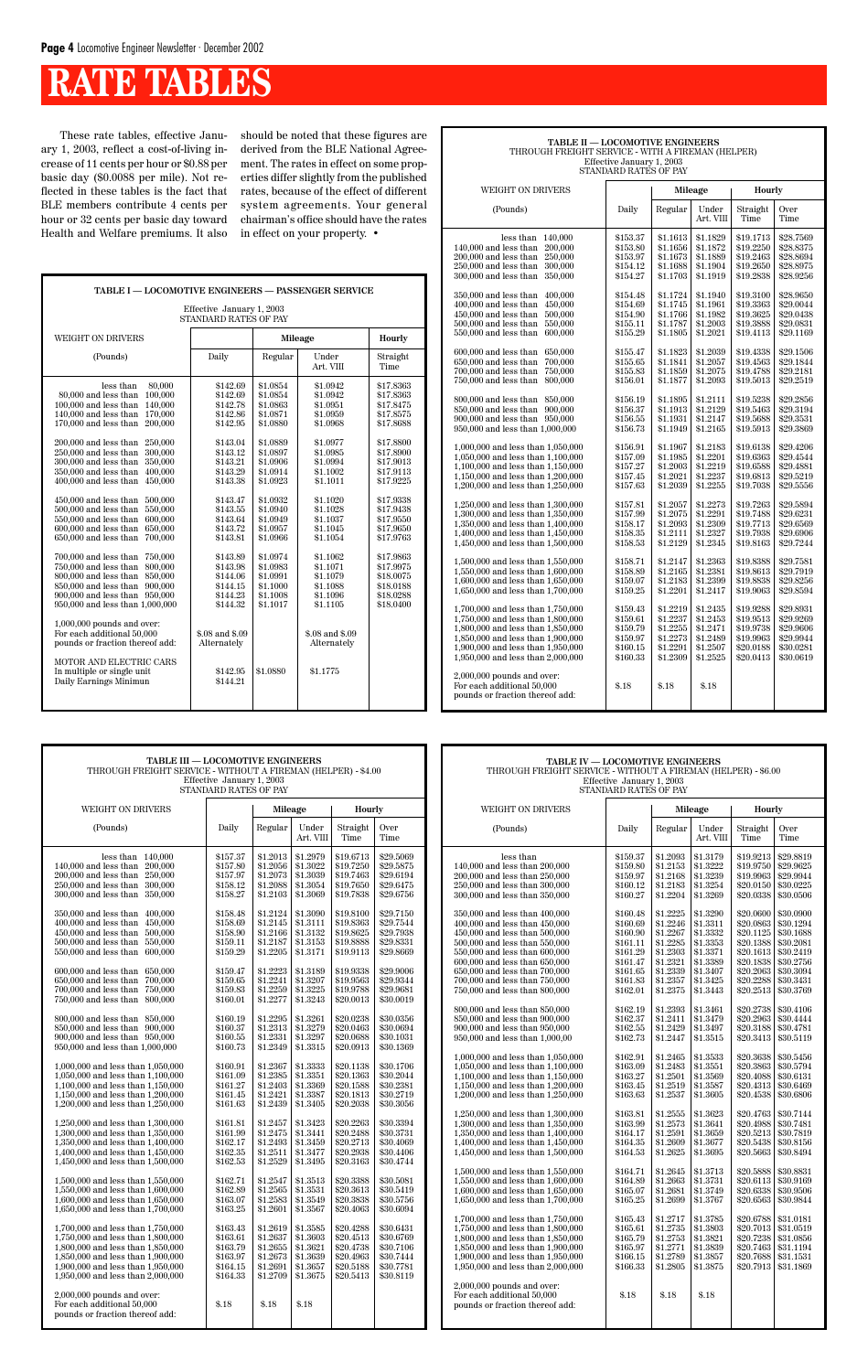**TABLE VI — LOCOMOTIVE ENGINEERS** LOCAL AND WAY FREIGHT SERVICE - WITHOUT A FIREMAN (HELPER)- \$4.00 Effective January 1, 2003

STANDARD RATES OF PAY

| <b>WEIGHT ON DRIVERS</b>                                                                                                                                                                                                   |                                                                      |                                                                      | Mileage                                                              | Hourly                                                                     |                                                                            |
|----------------------------------------------------------------------------------------------------------------------------------------------------------------------------------------------------------------------------|----------------------------------------------------------------------|----------------------------------------------------------------------|----------------------------------------------------------------------|----------------------------------------------------------------------------|----------------------------------------------------------------------------|
| (Pounds)                                                                                                                                                                                                                   | Daily                                                                | Regular                                                              | Under<br>Art. VIII                                                   | Straight<br>Time                                                           | Over<br>Time                                                               |
| less than<br>140,000<br>140,000 and less than<br>200,000<br>200,000 and less than<br>250,000<br>$250,000$ and less than<br>300,000<br>300,000 and less than<br>350,000                                                     | \$157.93<br>\$158.36<br>\$158.53<br>\$158.68<br>\$158.83             | \$1.2069<br>\$1.2112<br>\$1.2129<br>\$1.2144<br>\$1.2159             | \$1.2157<br>\$1.2200<br>\$1.2217<br>\$1.2232<br>\$1.2247             | \$19.7413<br>\$19.7950<br>\$19.8163<br>\$19.8350<br>\$19.8538              | \$29.6119<br>\$29.6925<br>\$29.7244<br>\$29.7525<br>\$29.7806              |
| 350,000 and less than<br>400,000<br>400,000 and less than<br>450,000<br>450,000 and less than<br>500,000<br>500,000 and less than<br>550,000<br>550,000 and less than<br>600,000                                           | \$159.04<br>\$159.25<br>\$159.46<br>\$159.67<br>\$159.85             | \$1.2180<br>\$1.2201<br>\$1.2222<br>\$1.2243<br>\$1.2261             | \$1.2268<br>\$1.2289<br>\$1.2310<br>\$1.2331<br>\$1.2349             | \$19.8800<br>\$19.9063<br>\$19.9325<br>\$19.9588<br>\$19.9813              | \$29.8200<br>\$29.8594<br>\$29.8988<br>\$29.9381<br>\$29.9719              |
| 600,000 and less than<br>650,000<br>650,000 and less than<br>700,000<br>700,000 and less than<br>750,000<br>800,000<br>750,000 and less than                                                                               | \$160.03<br>\$160.21<br>\$160.39<br>\$160.57                         | \$1.2279<br>\$1.2297<br>\$1.2315<br>\$1.2333                         | \$1.2367<br>\$1.2385<br>\$1.2403<br>\$1.2421                         | \$20.0038<br>\$20.0263<br>\$20.0488<br>\$20.0713                           | \$30.0056<br>\$30.0394<br>\$30.0731<br>\$30.1069                           |
| 800,000 and less than<br>850,000<br>850,000 and less than 900,000<br>900,000 and less than 950,000<br>950,000 and less than 1,000,000                                                                                      | \$160.75<br>\$160.93<br>\$161.11<br>\$161.29                         | \$1.2351<br>\$1.2369<br>\$1.2387<br>\$1.2405                         | \$1.2439<br>\$1.2457<br>\$1.2475<br>\$1.2493                         | \$20.0938<br>\$20.1163<br>\$20.1388<br>\$20.1613                           | \$30.1406<br>\$30.1744<br>\$30.2081<br>\$30.2419                           |
| 1,000,000 and less than 1,050,000<br>1.050,000 and less than 1.100,000<br>1,100,000 and less than 1,150,000<br>1,150,000 and less than 1,200,000<br>1,200,000 and less than 1,250,000                                      | \$161.47<br>\$161.65<br>\$161.83<br>\$162.01<br>\$162.19             | \$1.2423<br>\$1.2441<br>\$1.2459<br>\$1.2477<br>\$1.2495             | \$1.2511<br>\$1.2529<br>\$1.2547<br>\$1.2565<br>\$1.2583             | \$20.1838<br>\$20.2063<br>\$20.2288<br>\$20.2513<br>\$20.2738              | \$30.2756<br>\$30.3094<br>\$30.3431<br>\$30.3769<br>\$30.4106              |
| 1,250,000 and less than 1,300,000<br>1,300,000 and less than 1,350,000<br>1,350,000 and less than 1,400,000<br>1,400,000 and less than 1,450,000<br>1,450,000 and less than 1,500,000                                      | \$162.37<br>\$162.55<br>\$162.73<br>\$162.91<br>\$163.09             | \$1.2513<br>\$1.2531<br>\$1.2549<br>\$1.2567<br>\$1.2585             | \$1.2601<br>\$1.2619<br>\$1.2637<br>\$1.2655<br>\$1.2673             | \$20.2963<br>\$20.3188<br>\$20.3413<br>\$20.3638<br>\$20.3863              | \$30.4444<br>\$30.4781<br>\$30.5119<br>\$30.5456<br>\$30.5794              |
| 1,500,000 and less than 1,550,000<br>1,550,000 and less than 1,600,000<br>1,600,000 and less than 1,650,000<br>1,650,000 and less than 1,700,000                                                                           | \$163.27<br>\$163.45<br>\$163.63<br>\$163.81                         | \$1.2603<br>\$1.2621<br>\$1.2639<br>\$1.2657                         | \$1.2691<br>\$1.2709<br>\$1.2727<br>\$1.2745                         | \$20.4088<br>\$20.4313<br>\$20.4538<br>\$20.4763                           | \$30.6131<br>\$30.6469<br>\$30.6806<br>\$30.7144                           |
| 1,700,000 and less than 1,750,000<br>1,750,000 and less than 1,800,000<br>1,800,000 and less than 1,850,000<br>1,850,000 and less than 1,900,000<br>1,900,000 and less than 1,950,000<br>1,950,000 and less than 2,000,000 | \$163.99<br>\$164.17<br>\$164.35<br>\$164.53<br>\$164.71<br>\$164.89 | \$1.2675<br>\$1.2693<br>\$1.2711<br>\$1.2729<br>\$1.2747<br>\$1.2765 | \$1.2763<br>\$1.2781<br>\$1.2799<br>\$1.2817<br>\$1.2835<br>\$1.2853 | \$20.4988<br>\$20.5213<br>\$20.5438<br>\$20.5663<br>\$20.5888<br>\$20.6113 | \$30.7481<br>\$30.7819<br>\$30.8156<br>\$30.8494<br>\$30.8831<br>\$30.9169 |
| $2,000,000$ pounds and over:<br>For each additional 50,000<br>pounds or fraction thereof add:<br>Daily Earnings Minimum                                                                                                    | $\$.18$<br>\$158.88                                                  | \$.18                                                                | \$.18                                                                |                                                                            |                                                                            |

## **RATE TABLES**

| <b>TABLE V — LOCOMOTIVE ENGINEERS</b><br>LOCAL AND WAY FREIGHT SERVICE - WITH A FIREMAN (HELPER)<br>Effective January 1, 2003<br>STANDARD RATES OF PAY                                                                                                                                                                                                       |                                                                                                                      |                                                                                                                      |                                                                                                                      |                                                                                                                                |                                                                                                                                |  |
|--------------------------------------------------------------------------------------------------------------------------------------------------------------------------------------------------------------------------------------------------------------------------------------------------------------------------------------------------------------|----------------------------------------------------------------------------------------------------------------------|----------------------------------------------------------------------------------------------------------------------|----------------------------------------------------------------------------------------------------------------------|--------------------------------------------------------------------------------------------------------------------------------|--------------------------------------------------------------------------------------------------------------------------------|--|
| WEIGHT ON DRIVERS                                                                                                                                                                                                                                                                                                                                            |                                                                                                                      | Mileage                                                                                                              |                                                                                                                      | <b>Hourly</b>                                                                                                                  |                                                                                                                                |  |
| (Pounds)                                                                                                                                                                                                                                                                                                                                                     | Daily                                                                                                                | Regular                                                                                                              | Under<br>Art. VIII                                                                                                   | Straight<br>Time                                                                                                               | Over<br>Time                                                                                                                   |  |
| less than<br>140,000<br>140,000 and less than<br>200,000<br>200,000 and less than<br>250,000<br>250,000 and less than<br>300,000<br>300,000 and less than<br>350,000<br>350,000 and less than<br>400,000<br>400,000 and less than<br>450,000<br>450,000 and less than<br>500,000<br>500,000 and less than<br>550,000<br>$550,\!000$ and less than<br>600,000 | \$153.93<br>\$154.36<br>\$154.53<br>\$154.68<br>\$154.81<br>\$155.04<br>\$155.25<br>\$155.46<br>\$155.67<br>\$155.85 | \$1.1669<br>\$1.1712<br>\$1.1729<br>\$1.1744<br>\$1.1759<br>\$1.1780<br>\$1.1801<br>\$1.1822<br>\$1.1843<br>\$1.1861 | \$1.2635<br>\$1.2678<br>\$1.2695<br>\$1.2710<br>\$1.2725<br>\$1.2746<br>\$1.2767<br>\$1.2788<br>\$1.2809<br>\$1.2827 | \$19.2413<br>\$19.2950<br>\$19.3163<br>\$19.3350<br>\$19.3513<br>\$19.3800<br>\$19.4063<br>\$19.4325<br>\$19.4588<br>\$19.4813 | \$28.8619<br>\$28.9425<br>\$28.9744<br>\$29.0025<br>\$29.0269<br>\$29.0700<br>\$29.1094<br>\$29.1488<br>\$29.1881<br>\$29.2219 |  |
| 600,000 and less than<br>650,000<br>650,000 and less than<br>700,000<br>700,000 and less than<br>750,000<br>750,000 and less than<br>800,000<br>800,000 and less than<br>850,000<br>850,000 and less than<br>900,000<br>900,000 and less than 950,000<br>950,000 and less than 1,000,000                                                                     | \$156.03<br>\$156.21<br>\$156.39<br>\$156.57<br>\$156.75<br>\$156.93<br>\$157.11<br>\$157.29                         | \$1.1879<br>\$1.1897<br>\$1.1915<br>\$1.1933<br>\$1.1951<br>\$1.1969<br>\$1.1987<br>\$1.2005                         | \$1.2845<br>\$1.2863<br>\$1.2881<br>\$1.2899<br>\$1.2917<br>\$1.2935<br>\$1.2953<br>\$1.2971                         | \$19.5038<br>\$19.5263<br>\$19.5488<br>\$19.5713<br>\$19.5938<br>\$19.6163<br>\$19.6388<br>\$19.6613                           | \$29.2556<br>\$29.2894<br>\$29.3231<br>\$29.3569<br>\$29.3906<br>\$29.4244<br>\$29.4581<br>\$29.4919                           |  |
| 1,000,000 and less than 1,050,000<br>1,050,000 and less than 1,100,000<br>1,100,000 and less than 1,150,000<br>1,150,000 and less than 1,200,000<br>1,200,000 and less than 1,250,000<br>1,250,000 and less than 1,300,000<br>1,300,000 and less than 1,350,000                                                                                              | \$157.47<br>\$157.65<br>\$157.83<br>\$158.01<br>\$158.19<br>\$158.37<br>\$158.55                                     | \$1.2023<br>\$1.2041<br>\$1.2059<br>\$1.2077<br>\$1.2095<br>\$1.2113<br>\$1.2131                                     | \$1.2989<br>\$1.3007<br>\$1.3025<br>\$1.3043<br>\$1.3061<br>\$1.3079<br>\$1.3097                                     | \$19.6838<br>\$19.7063<br>\$19.7288<br>\$19.7513<br>\$19.7738<br>\$19.7963<br>\$19.8188                                        | \$29.5256<br>\$29.5594<br>\$29.5931<br>\$29.6269<br>\$29.6606<br>\$29.6944<br>\$29.7281                                        |  |
| 1,350,000 and less than 1,400,000<br>1,400,000 and less than $1,450,000$<br>1,450,000 and less than 1,500,000<br>1,500,000 and less than 1,550,000<br>1.550,000 and less than 1.600,000<br>1,600,000 and less than 1,650,000<br>1,650,000 and less than 1,700,000                                                                                            | \$158.73<br>\$158.91<br>\$159.09<br>\$159.27<br>\$159.45<br>\$159.63<br>\$159.81                                     | \$1.2149<br>\$1.2167<br>\$1.2185<br>\$1.2203<br>\$1.2221<br>\$1.2239<br>\$1.2257                                     | \$1.3115<br>\$1.3133<br>\$1.3151<br>\$1.3169<br>\$1.3187<br>\$1.3205<br>\$1.3223                                     | \$19.8413<br>\$19.8638<br>\$19.8863<br>\$19.9088<br>\$19.9313<br>\$19.9538<br>\$19.9763                                        | \$29.7619<br>\$29.7956<br>\$29.8294<br>\$29.8631<br>\$29.8969<br>\$29.9306<br>\$29.9644                                        |  |
| 1,700,000 and less than 1,750,000<br>1,750,000 and less than 1,800,000<br>1,800,000 and less than 1,850,000<br>1,850,000 and less than 1,900,000<br>1,900,000 and less than 1,950,000<br>1,950,000 and less than 2,000,000                                                                                                                                   | \$159.99<br>\$160.17<br>\$160.35<br>\$160.53<br>\$160.71<br>\$160.89                                                 | \$1.2275<br>\$1.2293<br>\$1.2311<br>\$1.2329<br>\$1.2347<br>\$1.2365                                                 | \$1.3241<br>\$1.3259<br>\$1.3277<br>\$1.3295<br>\$1.3313<br>\$1.3331                                                 | \$19.9988<br>\$20.0213<br>\$20.0438<br>\$20.0663<br>\$20.0888<br>\$20.1113                                                     | \$29.9981<br>\$30.0319<br>\$30.0656<br>\$30.0994<br>\$30.1331<br>\$30.1669                                                     |  |
| $2,000,000$ pounds and over:<br>For each additional 50,000<br>pounds or fraction thereof add:<br>Daily Earnings Minimum                                                                                                                                                                                                                                      | $\$.18$<br>\$153.00                                                                                                  | $\$.18$                                                                                                              | \$.18                                                                                                                |                                                                                                                                |                                                                                                                                |  |

| <b>TABLE VII - LOCOMOTIVE ENGINEERS</b><br>LOCAL AND WAY FREIGHT SERVICE - WITHOUT A FIREMAN (HELPER)- \$6.00<br>Effective January 1, 2003<br>STANDARD RATES OF PAY                                                        |                                                                      |                                                                      |                                                                      |                                                                                                                                                       |                                                               | <b>TABLE VIII - LOCOMOTIVE ENGINEERS</b><br>YARD SERVICE 5 DAY - WITH A FIREMAN<br>Effective January 1, 2003                                                                                 |                                                          |                                                     |                                                               |
|----------------------------------------------------------------------------------------------------------------------------------------------------------------------------------------------------------------------------|----------------------------------------------------------------------|----------------------------------------------------------------------|----------------------------------------------------------------------|-------------------------------------------------------------------------------------------------------------------------------------------------------|---------------------------------------------------------------|----------------------------------------------------------------------------------------------------------------------------------------------------------------------------------------------|----------------------------------------------------------|-----------------------------------------------------|---------------------------------------------------------------|
|                                                                                                                                                                                                                            |                                                                      |                                                                      |                                                                      |                                                                                                                                                       |                                                               | WEIGHT ON DRIVERS                                                                                                                                                                            |                                                          |                                                     | Hourly                                                        |
| WEIGHT ON DRIVERS                                                                                                                                                                                                          |                                                                      |                                                                      | Mileage                                                              | Hourly                                                                                                                                                |                                                               | (Pounds)                                                                                                                                                                                     | Daily                                                    | Straight Time                                       | Overtime                                                      |
| (Pounds)                                                                                                                                                                                                                   | Daily                                                                | Regular                                                              | Under<br>Art. VIII                                                   | Straight<br>Time                                                                                                                                      | Over<br>Time                                                  | less than $500,000$<br>500,000 and less than 550,000                                                                                                                                         | \$163.42<br>\$163.67                                     | \$20.43<br>\$20.46                                  | \$30.6413<br>\$30.6881                                        |
| less than $140,000$<br>$140.000$ and less than<br>200,000<br>250,000<br>200,000 and less than<br>250,000 and less than 300,000<br>300,000 and less than 350,000                                                            | \$159.93<br>\$160.36<br>\$160.53<br>\$160.68<br>\$160.83             | \$1.2269<br>\$1.2312<br>\$1.2329<br>\$1.2344<br>\$1.2359             | \$1.3235<br>\$1.3278<br>\$1.3295<br>\$1.3310<br>\$1.3325             | \$19.9913<br>\$20.0450<br>\$20.0663<br>\$20.0850<br>\$20.1038                                                                                         | \$29.9869<br>\$30.0675<br>\$30.0994<br>\$30.1275<br>\$30.1556 | 550,000 and less than 600,000<br>600,000 and less than 650,000<br>$650,000$ and less than<br>700,000<br>700,000 and less than<br>750,000                                                     | \$163.83<br>\$163.99<br>\$164.15<br>\$164.31             | \$20.48<br>\$20.50<br>\$20.52<br>\$20.54            | \$30.7181<br>\$30.7481<br>\$30.7781<br>\$30,8081              |
| 350,000 and less than 400,000<br>400,000 and less than<br>450,000<br>500,000<br>$450,000$ and less than<br>550,000<br>500,000 and less than<br>550,000 and less than 600,000                                               | \$161.04<br>\$161.25<br>\$161.46<br>\$161.67<br>\$161.85             | \$1.2380<br>\$1.2401<br>\$1.2422<br>\$1.2443<br>\$1.2461             | \$1.3346<br>\$1.3367<br>\$1.3388<br>\$1.3409<br>\$1.3427             | \$20.1300<br>\$20.1563<br>\$20.1825<br>\$20.2088<br>$$20.2313 \;   \; $30.3469$                                                                       | \$30.1950<br>\$30.2344<br>\$30.2738<br>\$30.3131              | 750,000 and less than 800,000<br>800,000 and less than 850,000<br>850,000 and less than 900,000<br>900,000 and less than 950,000<br>950,000 and less than 1,000,000                          | \$164.47<br>\$164.63<br>\$164.79<br>\$164.95<br>\$165.11 | \$20.56<br>\$20.58<br>\$20.60<br>\$20.62<br>\$20.64 | \$30.8381<br>\$30.8681<br>\$30.8981<br>\$30.9281<br>\$30.9581 |
| 600,000 and less than 650,000<br>700,000<br>650,000 and less than<br>700,000 and less than 750,000<br>750,000 and less than 800,000                                                                                        | \$162.03<br>\$162.21<br>\$162.39<br>\$162.57                         | \$1.2479<br>\$1.2497<br>\$1.2515<br>\$1.2533                         | \$1.3445<br>\$1.3463<br>\$1.3481<br>\$1.3499                         | \$20.2538<br>\$20.2763<br>\$20.2988<br>$$20.3213 \;   \; $30.4819$                                                                                    | \$30.3806<br>\$30.4144<br>\$30.4481                           | For each additional 50,000<br>pounds over $1,000,000$ or<br>fraction thereof add:                                                                                                            | \$0.16                                                   |                                                     |                                                               |
| 800,000 and less than 850,000<br>850,000 and less than 900,000<br>900,000 and less than 950,000<br>950,000 and less than 1,000,000                                                                                         | \$162.75<br>\$162.93<br>\$163.11<br>\$163.29                         | \$1.2551<br>\$1.2569<br>\$1.2587<br>\$1.2605                         | \$1.3517<br>\$1.3535<br>\$1.3553<br>\$1.3571                         | \$20.3438<br>\$20.3663<br>\$20.3888<br>$$20.4113 \;   \; $30.6169$                                                                                    | \$30.5156<br>\$30.5494<br>\$30.5831                           |                                                                                                                                                                                              |                                                          |                                                     |                                                               |
| 1,000,000 and less than 1,050,000<br>1,050,000 and less than 1,100,000                                                                                                                                                     | \$163.47<br>\$163.65                                                 | \$1.2623<br>\$1.2641                                                 | \$1.3589<br>\$1.3607                                                 | \$20.4338<br>\$20.4563<br>\$20.4788                                                                                                                   | \$30.6506<br>\$30.6844                                        | TABLE IX - LOCOMOTIVE ENGINEERS<br>YARD SERVICE 5 DAY - WITHOUT A FIREMAN - \$4.00<br>Effective January 1, 2003                                                                              |                                                          |                                                     |                                                               |
| $1,100,000$ and less than $1,150,000$<br>1,150,000 and less than 1,200,000                                                                                                                                                 | \$163.83<br>\$164.01                                                 | \$1.2659<br>\$1.2677                                                 | \$1.3625<br>\$1.3643                                                 | \$20.5013                                                                                                                                             | \$30.7181<br>\$30.7519                                        | WEIGHT ON DRIVERS                                                                                                                                                                            |                                                          |                                                     | Hourly                                                        |
| 1,200,000 and less than 1,250,000                                                                                                                                                                                          | \$164.19                                                             | \$1.2695                                                             | \$1.3661                                                             | \$20.5238<br>\$20.5463                                                                                                                                | \$30.7856<br>\$30.8194                                        | (Pounds)                                                                                                                                                                                     | Daily                                                    | Straight Time                                       | Overtime                                                      |
| 1,250,000 and less than 1,300,000<br>1,300,000 and less than 1,350,000<br>1,350,000 and less than 1,400,000<br>1,400,000 and less than $1,450,000$<br>1,450,000 and less than 1,500,000                                    | \$164.37<br>\$164.55<br>\$164.73<br>\$164.91<br>\$165.09             | \$1.2713<br>\$1.2731<br>\$1.2749<br>\$1.2767<br>\$1.2785             | \$1.3679<br>\$1.3697<br>\$1.3715<br>\$1.3733<br>\$1.3751             | \$20.5688 \$30.8531<br>\$20.6138<br>\$20.6363                                                                                                         | $$20.5913 \mid $30.8869$<br>\$30.9206<br>\$30.9544            | less than $500,000$<br>500,000 and less than 550,000<br>550,000 and less than 600,000<br>600,000 and less than<br>650,000                                                                    | \$167.42<br>\$167.67<br>\$167.89<br>\$168.10             | \$20.93<br>\$20.96<br>\$20.99<br>\$21.01            | \$31.3913<br>\$31.4381<br>\$31.4794<br>\$31.5188              |
| 1,500,000 and less than 1,550,000<br>1,550,000 and less than 1,600,000<br>1,600,000 and less than 1,650,000<br>1,650,000 and less than 1,700,000                                                                           | \$165.27<br>\$165.45<br>\$165.63<br>\$165.81                         | \$1.2803<br>\$1.2821<br>\$1.2839<br>\$1.2857                         | \$1.3769<br>\$1.3787<br>\$1.3805<br>\$1.3823                         | \$20.6588<br>\$20.6813<br>\$20.7263   \$31.0894                                                                                                       | \$30.9881<br>  \$31.0219<br>$$20.7038 \; \; $31.0556$         | $650,000$ and less than<br>700,000<br>700,000 and less than<br>750,000<br>750,000 and less than<br>800,000                                                                                   | \$168.32<br>\$168.54<br>\$168.75                         | \$21.04<br>\$21.07<br>\$21.09                       | \$31.5600<br>\$31.6013<br>\$31.6406                           |
| 1,700,000 and less than 1,750,000<br>1,750,000 and less than 1,800,000<br>1,800,000 and less than 1,850,000<br>1,850,000 and less than 1,900,000<br>1,900,000 and less than 1,950,000<br>1,950,000 and less than 2,000,000 | \$165.99<br>\$166.17<br>\$166.35<br>\$166.53<br>\$166.71<br>\$166.89 | \$1.2875<br>\$1.2893<br>\$1.2911<br>\$1.2929<br>\$1.2947<br>\$1.2965 | \$1.3841<br>\$1.3859<br>\$1.3877<br>\$1.3895<br>\$1.3913<br>\$1.3931 | \$20.7488<br>$$20.7713 \;   \; $31.1569$<br>$$20.7938 \;   \; $31.1906$<br>$$20.8163$ \s31.2244<br>\$20.8388 \$31.2581<br>$$20.8613 \;   \; $31.2919$ | \$31.1231                                                     | 800,000 and less than 850,000<br>850,000 and less than 900,000<br>900,000 and less than 950,000<br>950,000 and less than 1,000,000<br>For each additional 50,000<br>pounds over 1,000,000 or | \$168.97<br>\$169.18<br>\$169.40<br>\$169.62             | \$21.12<br>\$21.15<br>\$21.18<br>\$21.20            | \$31.6819<br>\$31.7213<br>\$31.7625<br>\$31.8038              |
| $2,000,000$ pounds and over:<br>For each additional 50,000<br>pounds or fraction thereof add:<br>Daily Earnings Minimum                                                                                                    | \$.18<br>\$160.88                                                    | \$.18                                                                | \$.18                                                                |                                                                                                                                                       |                                                               | fraction thereof add:                                                                                                                                                                        | \$0.215                                                  |                                                     |                                                               |

| <b>TABLE VIII - LOCOMOTIVE ENGINEERS</b><br>YARD SERVICE 5 DAY - WITH A FIREMAN<br>Effective January 1, 2003                                                                                                                                                                                                                                                                                                                                                             |                                                                                                                                            |                                                                                                                       |                                                                                                                                             |  |  |  |
|--------------------------------------------------------------------------------------------------------------------------------------------------------------------------------------------------------------------------------------------------------------------------------------------------------------------------------------------------------------------------------------------------------------------------------------------------------------------------|--------------------------------------------------------------------------------------------------------------------------------------------|-----------------------------------------------------------------------------------------------------------------------|---------------------------------------------------------------------------------------------------------------------------------------------|--|--|--|
| WEIGHT ON DRIVERS                                                                                                                                                                                                                                                                                                                                                                                                                                                        |                                                                                                                                            |                                                                                                                       | Hourly                                                                                                                                      |  |  |  |
| (Pounds)                                                                                                                                                                                                                                                                                                                                                                                                                                                                 | Daily                                                                                                                                      | Straight Time                                                                                                         | Overtime                                                                                                                                    |  |  |  |
| less than<br>500,000<br>500,000 and less than<br>550,000<br>550,000 and less than<br>600,000<br>600,000 and less than<br>650,000<br>650,000 and less than<br>700,000<br>750,000<br>700,000 and less than<br>800,000<br>750,000 and less than<br>800,000 and less than 850,000<br>850,000 and less than<br>900,000<br>900,000 and less than 950,000<br>950,000 and less than 1,000,000<br>For each additional 50,000<br>pounds over 1,000,000 or<br>fraction thereof add: | \$163.42<br>\$163.67<br>\$163.83<br>\$163.99<br>\$164.15<br>\$164.31<br>\$164.47<br>\$164.63<br>\$164.79<br>\$164.95<br>\$165.11<br>\$0.16 | \$20.43<br>\$20.46<br>\$20.48<br>\$20.50<br>\$20.52<br>\$20.54<br>\$20.56<br>\$20.58<br>\$20.60<br>\$20.62<br>\$20.64 | \$30.6413<br>\$30.6881<br>\$30.7181<br>\$30.7481<br>\$30,7781<br>\$30.8081<br>\$30.8381<br>\$30.8681<br>\$30.8981<br>\$30.9281<br>\$30.9581 |  |  |  |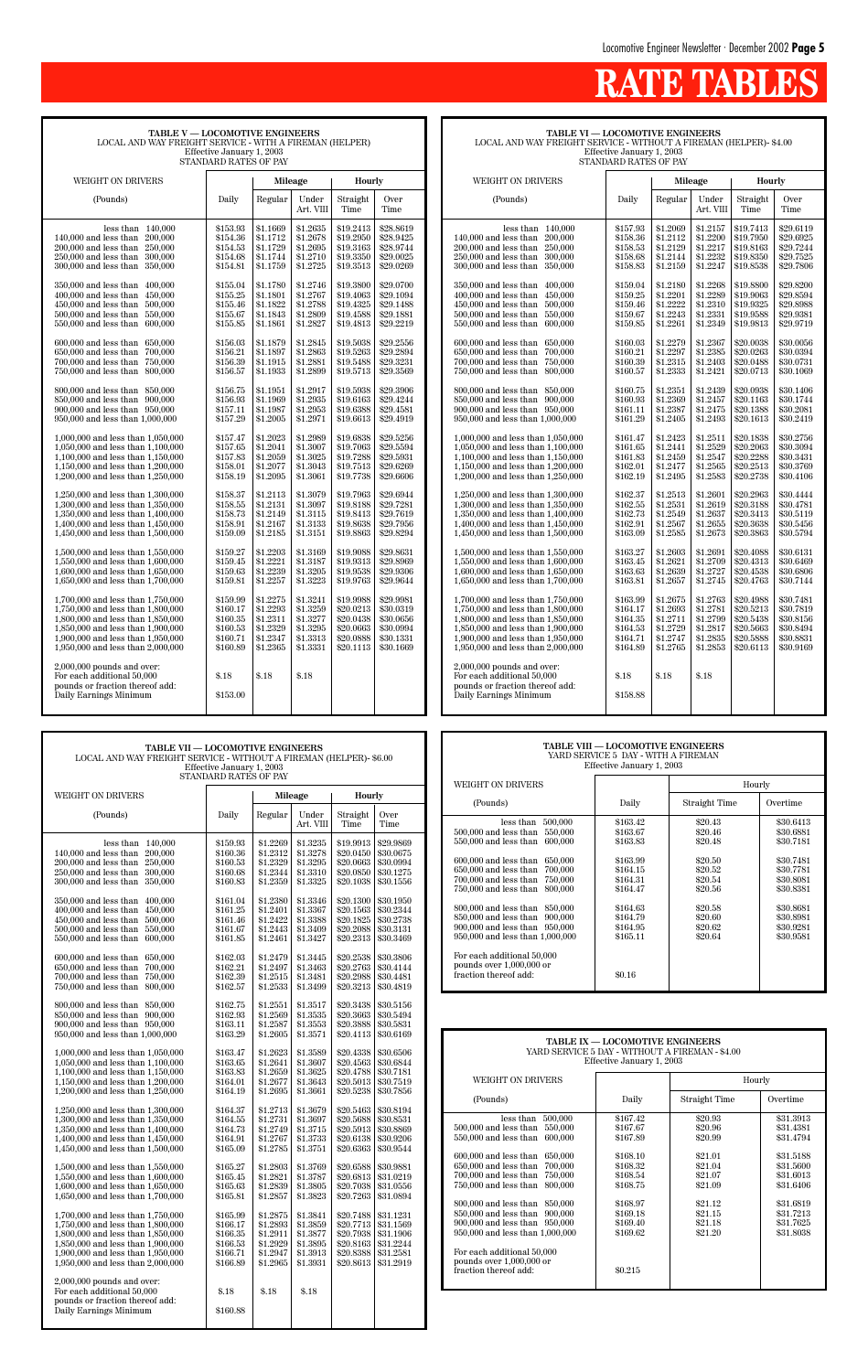## **RATE TABLES**

**TABLE X — LOCOMOTIVE ENGINEERS** YARD SERVICE 5 DAY - WITHOUT A FIREMAN - \$6.00

| Effective January 1, 2003                                                                                                                                                                                                                                                                                                                                                                                                                                                      |                                                                                                                                             |                                                                                                                       |                                                                                                                                             |  |  |  |  |
|--------------------------------------------------------------------------------------------------------------------------------------------------------------------------------------------------------------------------------------------------------------------------------------------------------------------------------------------------------------------------------------------------------------------------------------------------------------------------------|---------------------------------------------------------------------------------------------------------------------------------------------|-----------------------------------------------------------------------------------------------------------------------|---------------------------------------------------------------------------------------------------------------------------------------------|--|--|--|--|
| WEIGHT ON DRIVERS                                                                                                                                                                                                                                                                                                                                                                                                                                                              |                                                                                                                                             | Hourly                                                                                                                |                                                                                                                                             |  |  |  |  |
| (Pounds)                                                                                                                                                                                                                                                                                                                                                                                                                                                                       | Daily                                                                                                                                       | Straight Time                                                                                                         | Overtime                                                                                                                                    |  |  |  |  |
| less than<br>500,000<br>500,000 and less than<br>550,000<br>550,000 and less than<br>600.000<br>600,000 and less than<br>650,000<br>650,000 and less than<br>700,000<br>700,000 and less than<br>750,000<br>750,000 and less than<br>800,000<br>800,000 and less than<br>850,000<br>850,000 and less than<br>900,000<br>900,000 and less than<br>950,000<br>950,000 and less than 1,000,000<br>For each additional 50,000<br>pounds over 1,000,000 or<br>fraction thereof add: | \$169.42<br>\$169.67<br>\$169.89<br>\$170.10<br>\$170.32<br>\$170.54<br>\$170.75<br>\$170.97<br>\$171.18<br>\$171.40<br>\$171.62<br>\$0.215 | \$21.18<br>\$21.21<br>\$21.24<br>\$21.26<br>\$21.29<br>\$21.32<br>\$21.34<br>\$21.37<br>\$21.40<br>\$21.43<br>\$21.45 | \$31.7663<br>\$31.8131<br>\$31.8544<br>\$31.8938<br>\$31.9350<br>\$31.9763<br>\$32.0156<br>\$32.0569<br>\$32.0963<br>\$32.1375<br>\$32.1788 |  |  |  |  |

**TABLE XII — LOCOMOTIVE ENGINEERS** YARD SERVICE 6-7 DAY - WITHOUT A FIREMAN - \$4.00

| TABLE XI - LOCOMOTIVE ENGINEERS<br>YARD SERVICE 6-7 DAY - WITH A FIREMAN<br>Effective January 1, 2003                                                                                                                                                                                                                                                                                                                                                                       |                                                                                                                                            |                                                                                                                       |                                                                                                                                             |  |  |  |
|-----------------------------------------------------------------------------------------------------------------------------------------------------------------------------------------------------------------------------------------------------------------------------------------------------------------------------------------------------------------------------------------------------------------------------------------------------------------------------|--------------------------------------------------------------------------------------------------------------------------------------------|-----------------------------------------------------------------------------------------------------------------------|---------------------------------------------------------------------------------------------------------------------------------------------|--|--|--|
| WEIGHT ON DRIVERS<br>Hourly                                                                                                                                                                                                                                                                                                                                                                                                                                                 |                                                                                                                                            |                                                                                                                       |                                                                                                                                             |  |  |  |
| (Pounds)                                                                                                                                                                                                                                                                                                                                                                                                                                                                    | Daily                                                                                                                                      | <b>Straight Time</b>                                                                                                  | Overtime                                                                                                                                    |  |  |  |
| 550,000<br>less than<br>550,000<br>500,000 and less than<br>600,000<br>550,000 and less than<br>600,000 and less than<br>650,000<br>650,000 and less than<br>700,000<br>700,000 and less than<br>750,000<br>750,000 and less than<br>800,000<br>800,000 and less than<br>850,000<br>850,000 and less than<br>900,000<br>900,000 and less than 950,000<br>950,000 and less than 1,000,000<br>For each additional 50,000<br>pounds over 1,000,000 or<br>fraction thereof add: | \$152.32<br>\$152.53<br>\$152.71<br>\$152.89<br>\$153.07<br>\$153.25<br>\$153.43<br>\$153.61<br>\$153.79<br>\$153.97<br>\$154.15<br>\$0.18 | \$19.04<br>\$19.07<br>\$19.09<br>\$19.11<br>\$19.13<br>\$19.16<br>\$19.18<br>\$19.20<br>\$19.22<br>\$19.25<br>\$19.27 | \$28.5600<br>\$28.5994<br>\$28.6331<br>\$28.6669<br>\$28.7006<br>\$28.7344<br>\$28.7681<br>\$28.8019<br>\$28.8356<br>\$28.8694<br>\$28.9031 |  |  |  |

**TABLE XIII — LOCOMOTIVE ENGINEERS** YARD SERVICE 6-7 DAY - WITHOUT A FIREMAN - \$6.00

| Effective January 1, 2003                                                                                                                                                                                                                                                                                                                                                                                                                         |                                                                                                                                  |                                                                                                                       |                                                                                                                                             |  |  |  |  |
|---------------------------------------------------------------------------------------------------------------------------------------------------------------------------------------------------------------------------------------------------------------------------------------------------------------------------------------------------------------------------------------------------------------------------------------------------|----------------------------------------------------------------------------------------------------------------------------------|-----------------------------------------------------------------------------------------------------------------------|---------------------------------------------------------------------------------------------------------------------------------------------|--|--|--|--|
| <b>WEIGHT ON DRIVERS</b>                                                                                                                                                                                                                                                                                                                                                                                                                          |                                                                                                                                  | Hourly                                                                                                                |                                                                                                                                             |  |  |  |  |
| (Pounds)                                                                                                                                                                                                                                                                                                                                                                                                                                          | Daily                                                                                                                            | Straight Time                                                                                                         | Overtime                                                                                                                                    |  |  |  |  |
| less than<br>500,000<br>550,000<br>500,000 and less than<br>550,000 and less than<br>600,000<br>$600,000$ and less than<br>650,000<br>650,000 and less than<br>700,000<br>700,000 and less than<br>750,000<br>750,000 and less than<br>800,000<br>800,000 and less than 850,000<br>850,000 and less than<br>900,000<br>900,000 and less than 950,000<br>950,000 and less than 1,000,000<br>For each additional 50,000<br>pounds over 1,000,000 or | \$156.32<br>\$156.53<br>\$156.71<br>\$156.89<br>\$157.07<br>\$157.25<br>\$157.43<br>\$157.61<br>\$157.79<br>\$157.97<br>\$158.15 | \$19.54<br>\$19.57<br>\$19.59<br>\$19.61<br>\$19.63<br>\$19.66<br>\$19.68<br>\$19.70<br>\$19.72<br>\$19.75<br>\$19.77 | \$29.3100<br>\$29.3494<br>\$29.3831<br>\$29.4169<br>\$29.4506<br>\$29.4844<br>\$29.5181<br>\$29.5519<br>\$29.5856<br>\$29.6194<br>\$29.6531 |  |  |  |  |
| fraction thereof add:                                                                                                                                                                                                                                                                                                                                                                                                                             | \$0.18                                                                                                                           |                                                                                                                       |                                                                                                                                             |  |  |  |  |

| TAIND SEINTUE 0-7 DAT - WITHOUT A FINEMAN - 50.00<br>Effective January 1, 2003                                                                                                                                                                                                                                                                                                                                                                                 |                                                                                                                                            |                                                                                                                       |                                                                                                                                             |  |  |  |  |
|----------------------------------------------------------------------------------------------------------------------------------------------------------------------------------------------------------------------------------------------------------------------------------------------------------------------------------------------------------------------------------------------------------------------------------------------------------------|--------------------------------------------------------------------------------------------------------------------------------------------|-----------------------------------------------------------------------------------------------------------------------|---------------------------------------------------------------------------------------------------------------------------------------------|--|--|--|--|
| <b>WEIGHT ON DRIVERS</b>                                                                                                                                                                                                                                                                                                                                                                                                                                       |                                                                                                                                            |                                                                                                                       | Hourly                                                                                                                                      |  |  |  |  |
| (Pounds)                                                                                                                                                                                                                                                                                                                                                                                                                                                       | Daily                                                                                                                                      | Straight Time                                                                                                         | Overtime                                                                                                                                    |  |  |  |  |
| 500,000<br>less than<br>$500,000$ and less than<br>550,000<br>550,000 and less than<br>600,000<br>600,000 and less than 650,000<br>650,000 and less than<br>700,000<br>700,000 and less than 750,000<br>750,000 and less than 800,000<br>800,000 and less than 850,000<br>850,000 and less than 900,000<br>900,000 and less than 950,000<br>950,000 and less than 1,000,000<br>For each additional 50,000<br>pounds over 1,000,000 or<br>fraction thereof add: | \$158.32<br>\$158.53<br>\$158.71<br>\$158.89<br>\$159.07<br>\$159.25<br>\$159.43<br>\$159.61<br>\$159.79<br>\$159.97<br>\$160.15<br>\$0.18 | \$19.79<br>\$19.82<br>\$19.84<br>\$19.86<br>\$19.88<br>\$19.91<br>\$19.93<br>\$19.95<br>\$19.97<br>\$20.00<br>\$20.02 | \$29.6850<br>\$29.7244<br>\$29.7581<br>\$29.7919<br>\$29.8256<br>\$29.8594<br>\$29.8931<br>\$29.9269<br>\$29.9606<br>\$29.9944<br>\$30.0281 |  |  |  |  |

The BLE took the position that, "The assignment of other than locomotive engineers to operate locomotives via remote control in connection with the movement of cars, trains and/or engines in terminal operations is a violation of the exclusive rights of locomotive engineers to perform such service pursuant to existing BLE Agreements and established practice."

The BLE position was argued by Attorney Mike Wolly and BLE International Vice-President Rick Radek.

"We don't know the outcome yet but the presentation by Mike Wolly and Rick Radek was outstanding," President Hahs said.

In addition to Brother Radek and Mr. Wolly, four BLE general chairmen and two vice-chairmen participated on the BLE's behalf. They were: Tim Donnigan, UP-Western Region General Chairman; Don Menefee, CSXT-Northern Lines General Chairman; Dennis Pierce, BNSF-North Lines General Chairman; Larry Sykes, Norfolk Southern-Northern Lines General Chairman; Randall Pinson, CSX-Western Lines First Vice-Chairman; and Tom Stolts, Kansas City Southern Vice-General Chairman. "These Brothers helped demonstrate that the issue of a computer replacing a locomotive engineer couldn't be further from the truth," President Hahs said.

While it is unclear when a final decision will be issued, it is expected before the end of the year. •

islative Representative of Division 1 (Detroit), Ray Hernandez, Legislative Representative of Division 831 (Detroit), Ron Roach, Legislative Representative of Division 304 (Saginaw, Mich.), Dan Cook, Legislative Representative of Division 2 (Jackson, Mich.), and Phil Hoskins, Local Chairman of Division 542 (Detroit). He also thanked Jeff Cheney, a member of BLE Division 236 (Portland, Ore.), and Mike O'Brien, Chairman of the Louisiana State Legislative Board, for their assistance.

Detroit's November 6 resolution reads as follows:

RESOLUTION OF THE CITY OF DETROIT, MICHIGAN ON THE MAT-TER OF OPERATION OF REMOTE CONTROL LOCOMOTIVES BY RAIL-ROADS WITHIN THE CITY LIMITS OF DETROIT, MICHIGAN. Whereas: The city of Detroit has a duty to provide for the public safety of its citizens; and Whereas: Railroads operate within the geographic boundaries of Detroit, over public and private highway rail crossings and on property accessible to persons of all ages and abilities; and

Whereas: MAC yard at Jefferson Ave, that services Chrysler, reported cases of lost radio signals between the operator and the engine — creating possible "runaway" train situations; and

Whereas: Railroad equipment is known to present significant danger to persons and property from collision, derailment, and possible release of hazardous materials; and

Whereas: A significant amount of rail cargo traveling through and moving within Detroit consists of hazardous materials; and

Whereas: The United States government has issued a safety alert against vandalism and terrorist threats against railroads; and

Whereas: Operation of a railroad is traditionally conducted with the use of locomotives manned by individuals who are rigorously certified and qualified by the standard established in 49 CRF part 240 but have significantly less training, testing, and qualification; and

Whereas: Railroads have requested from the Federal Railroad Administration (FRA), and been granted authority to operate unmanned (remote controlled) locomotives by persons who are certified under the same 49 CFR Part 240 but have significantly less

training, testing, and qualification; and

Whereas: These remote controlled locomotives will be operated by railroads in the City of Detroit without limitations, by fewer employees who possess diminished qualifications; and

Whereas: The FRA has issued "guidelines" and not regulations to provide for the implementation of these operations.

THEREFORE: Be it resolved that no railroad shall operate remote controlled locomotives within the boundaries of Detroit until all of the following safety considerations are met:

1. Any railroad operating a remote control locomotive must notify the Office of Mayor before implementing such operations;

2. Remote control locomotives cannot be used to transport hazardous materials on or near tracks occupied by hazardous materials.

3. Remote control locomotives cannot be operated over a public or private highway rail crossing without a person occupying the cab of the locomotive who has the required skills to stop the locomotive and its attached equipment.

4. A railroad must provide effective and reliable protection at the point of movement in any location accessible to the general public for any remote control operation.

5. Locomotives within a consist of one or more remote controlled locomotives be provided with devices to secure the operating cab and its controls against terrorists, vandals and other unauthorized persons.

6. Remote control locomotives are equipped with a clearly marked external device outside of the operating compartment, which is capable of stopping the locomotive in the event of a run-

away.

7. An effective track related mechanical device to stop a remote control locomotive in the event of a runaway.

Be It Further Resolved: That the City of Detroit requests that in the interest of the safety of the Citizens of Detroit that the FRA develop comprehensive regulations for the use of remote control locomotives, and that those regulations ensure the highest level of skill and qualification of persons operating remote controlled locomotives; and

Be It Further Resolved: That all remote control rail operations in Detroit cease and desist until such time as the Detroit agency responsible for Emergency Preparedness implements a plan to provide for evacuation and emergency response before such remote control operations are implemented. •

#### Detroit

#### Continued from Page 1

#### Arbitration

#### Continued from Page 1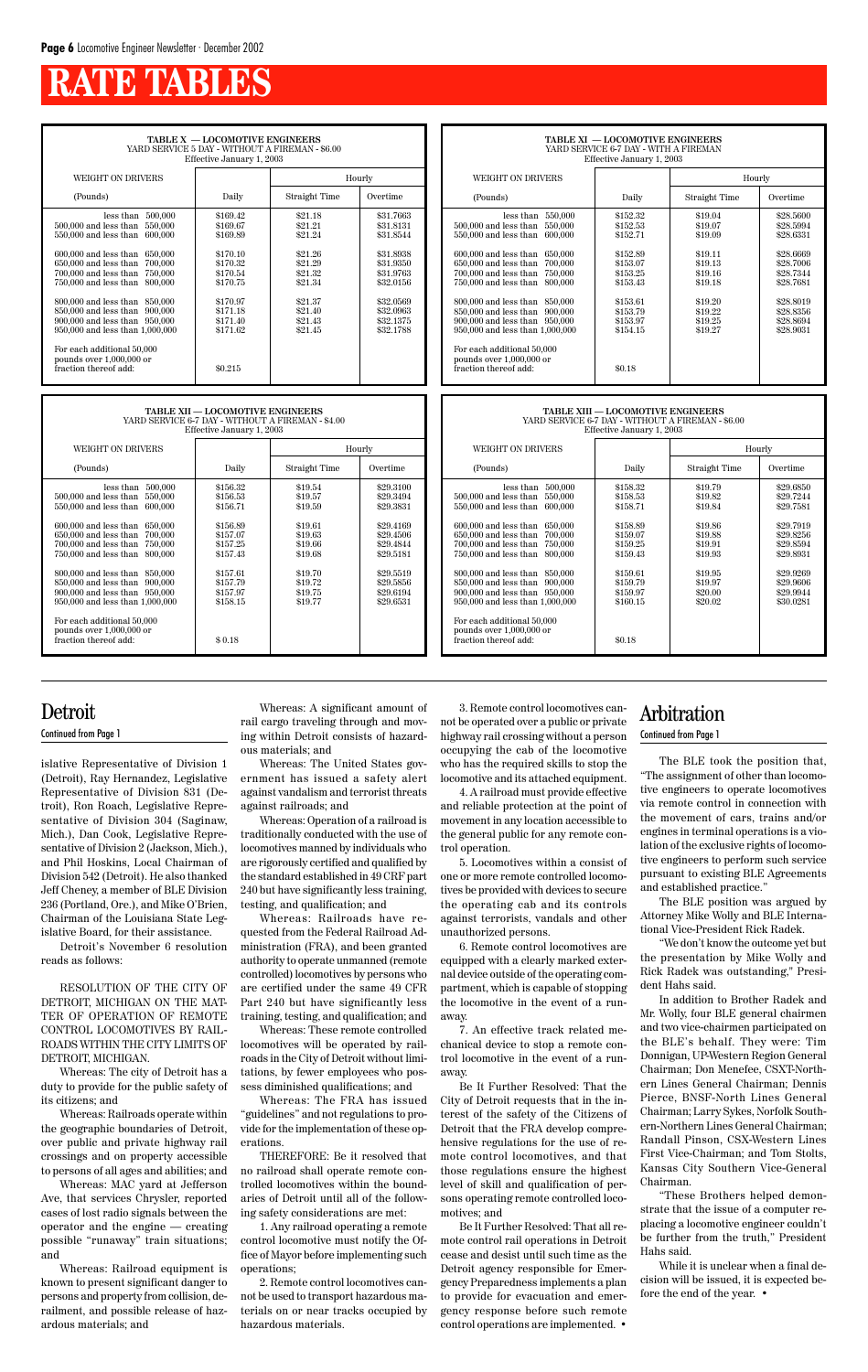## **RETIREMENT NEWS**

The National Railroad Retirement Investment Trust (NRRIT, or "the Trust") was established pursuant to Section 105 of the Railroad Retirement Survivor's Improvement Act of 2001 (the "Act") that was signed into law on December 21, 2001. The Act set February 1, 2002 as the date that the Trust was to become effective.

The sole purpose of the Trust is to manage and invest Railroad Retirement assets. The Act authorizes the Trust to invest the assets of the Railroad Retirement Account in a diversified investment portfolio in the same manner as those of private sector retirement plans. Prior to the Act, investment of Railroad Retirement Account assets was limited to U.S. government securities.

The Trust has no powers or authority over the administration of the benefits under Railroad Retirement. Responsibility for administering the railroad retirement program, including eligibility determinations and the calculation of beneficiary payments, remains with the Railroad Retirement Board (RRB). The Trust is a tax-exempt entity independent from the federal government. It is domiciled in and subject to the laws of the District of Columbia.

The following questions and answers are provided by the U.S. Railroad Retirement Board to further explain the National Railroad Retirement Investment Trust.

#### **What is the National Railroad Retirement Investment Trust?**

The National Railroad Retirement Investment Trust (NRRIT, or "the Trust") was established by the Railroad Retirement and Survivors' Improvement Act of 2001 (the "Act"). The sole purpose of the Trust is to manage and invest Railroad Retirement assets. The Trust is a tax-exempt entity independent from the federal government. It is domiciled in and subject to the laws of the District of Columbia.

#### **When did the Trust begin operations?**

As provided for in the Act, the Trust

began its work on February 1, 2002.

What authority does the Trust have?

The Act authorizes the Trust to invest the assets of the Railroad Retirement Account in a diversified investment portfolio in the same manner as those of private sector retirement plans. Prior to the Act, investment of Railroad Retirement Account assets was limited to U.S. government securities. In addition, to carry out its mandate, the Trust's Board of Trustees ("Board") is authorized to make rules to govern its operations, to employ professional staff, and to contract with outside advisors to provide legal, accounting, investment advisory or other services necessary for the proper administration of the Trust. Administrative expenses of the Trust are paid out of Trust assets.

**What is the relationship between the Railroad Retirement Board ("RRB") and the Trust?**

The Trust and the RRB are separate entities. The RRB remains a federal agency and continues to have full responsibility for administering the railroad retirement program, including eligibility determinations and the cal-

culation of beneficiary payments. The Trust has no powers or authority over the administration of benefits under Railroad Retirement. Under the Act, the Trust is required to act solely in the interest of the RRB, and through it, the participants and beneficiaries of the programs funded un-

der the Railroad Retirement Act. The Act does not delegate any authority to the RRB with respect to day-to-day activities of the Trust, but the Act does provide that the RRB may bring a civil action to enjoin any act or practice of the Trust that violates the provisions of the Act or to enforce any provision of the Act.

#### **How is the Trust's Board of Trustees chosen?**

The Board is comprised of seven Trustees, three selected by railroad labor unions and three by railroad companies. The seventh Trustee is an independent Trustee selected by the other six Trustees.

The Trustees' terms are for three years and are staggered. The Act provides that on the initial Board, one each of the Labor and Management members would be selected for three year terms, one each for two year terms, and one each for a one year term. Thereafter, all terms are three years. The independent Trustee's initial and succeeding terms are three years.

#### **Who are the Trustees?**

The rail labor unions selected the following Trustees: Joel Parker, International Vice President, Transportation Communications Union, for the three-year term; Dan Johnson, General Secretary and Treasurer, United Transportation Union, for the two-year term; and George Francisco, Jr., President of the National Conference of Firemen and Oilers - SEIU, for the one-year term. The railroad carriers selected the following Trustees: Thomas Hund, Executive Vice President and Chief Financial Officer, Burlington Northern Santa Fe, for the three-year term; James Hixon, Senior Vice President-Administration, Norfolk Southern Corporation, for the two-year term; and Bernie Gutschewski, Vice President-Taxes, Union Pacific Corporation, for the oneyear term.

The Trustees elected Joel Parker as Chairman and selected John MacMurray as the independent Trustee. Mr. MacMurray is a pension fund professional with 30 years of experience in the field.

**What obligations do the Trustees' have?**

Under the Act, the Trustees are required to discharge their duties solely



**Is the Trust required to make any reports?**

Yes. Under the Act, the financial statements of the Trust are required to be audited annually by an independent public accountant. In addition, the Trust must submit an annual report to Congress on its operations, including a statement of financial position, statement of cash flows, a statement on internal accounting and administrative control systems, the independent auditor's report, and any other information necessary to inform Congress about the operations and financial condition of the Trust. A copy of the annual report must also be submitted to the President, the RRB, and the Director of the Office of Management and Budget.

These reports will be posted on this web page as they are submitted.

#### **What part of the Railroad Retirement program's assets is the Trust responsible for?**

The Trust is responsible for investing the assets of the Railroad Retirement Account ("RRA"). The RRA funds Railroad Retirement tier 2 benefits (which are similar to a private pension plan) and certain aspects of tier 1 benefits (which generally are like Social Security) that exceed Social Security. An example of such a benefit is early retirement. The additional cost of retiring at age 60 instead of the normal tier 1/Social Security retirement age (currently transitioning from age 65 to 67) is paid from funds managed by the Trust.

#### **Would an extended stock market decline affect the ability of Railroad Retirement to pay benefits?**

No. Railroad Retirement benefits are a federal entitlement protected by statute. In addition, the Act relies upon a combination of features to ensure that Railroad Retirement would be able to meet its obligation to fund benefits to railroad retirees and their families:

• Fund Reserves: The Act is de-

signed to maintain four to six years' worth of benefits in reserve to ensure a significant safety margin (Over most of the past 40 years, the reserve in the RRA has been less than four years.) Automatic Tax Adjustment: The tier 2 tax rate on employers and employees would be adjusted automatically pursuant to a statutory schedule that is designed to maintain a fund balance sufficient to pay between four and six years of benefits. If any tax increases are necessary, they would be borne entirely by rail employers. Because the tax rate would be adjusted by formula rather than requiring congressional action, retirees would be assured of timely and effective tax adjustments in the event of a period of lower-than-expected investment returns.

• Asset Management: The Trust will manage Railroad Retirement assets in the same way as private pension funds, providing the opportunity to earn a higher rate of return than the six percent annual return that had been projected for the RRA. Higher investment returns would provide additional resources to fund benefit payments.

This combination of measures ample reserves, automatic tax adjustments to maintain the level of resources, and improved asset management — will strengthen the ability of Railroad Retirement to continue to meet its benefit obligations to both current and future retirees.

#### **How does the Trust make decisions on the investment of Railroad Retirement assets?**

The Trust is in the process of building a staff to direct and oversee the investment of Railroad Retirement assets. On August 1, 2002, the Trust hired Enos T. Throop, Jr. to serve as its Chief Investment Officer. Mr. Throop has more than 25 years of investment management experience, including 13 years with the United Mine Workers of America Health and Retirement Funds, where he served as Director of Investments since 1997. Mr. Throop is assembling a team of in-house professional staff and outside advisors to implement the Investment Guidelines adopted by the Trustees pursuant to the Act. These guidelines address such issues as the diversification of Trust assets into broad asset classes: equity and fixed income, as well as targets for subclasses of assets, such as domestic and international equity; private equity; and investment grade and high yield bonds. Currently, the Trust is in the early implementation stages of diversifying its assets into a multi-asset class investment portfolio in accordance with these guidelines.



**Has the Trust begun to make investments in the stock market?**

Yes. The Trust began to make equity investments in September, 2002. •

## **Who manages your Railroad Retirement funds?**

National Railroad Retirement Investment Trust began Wall Street investments in September